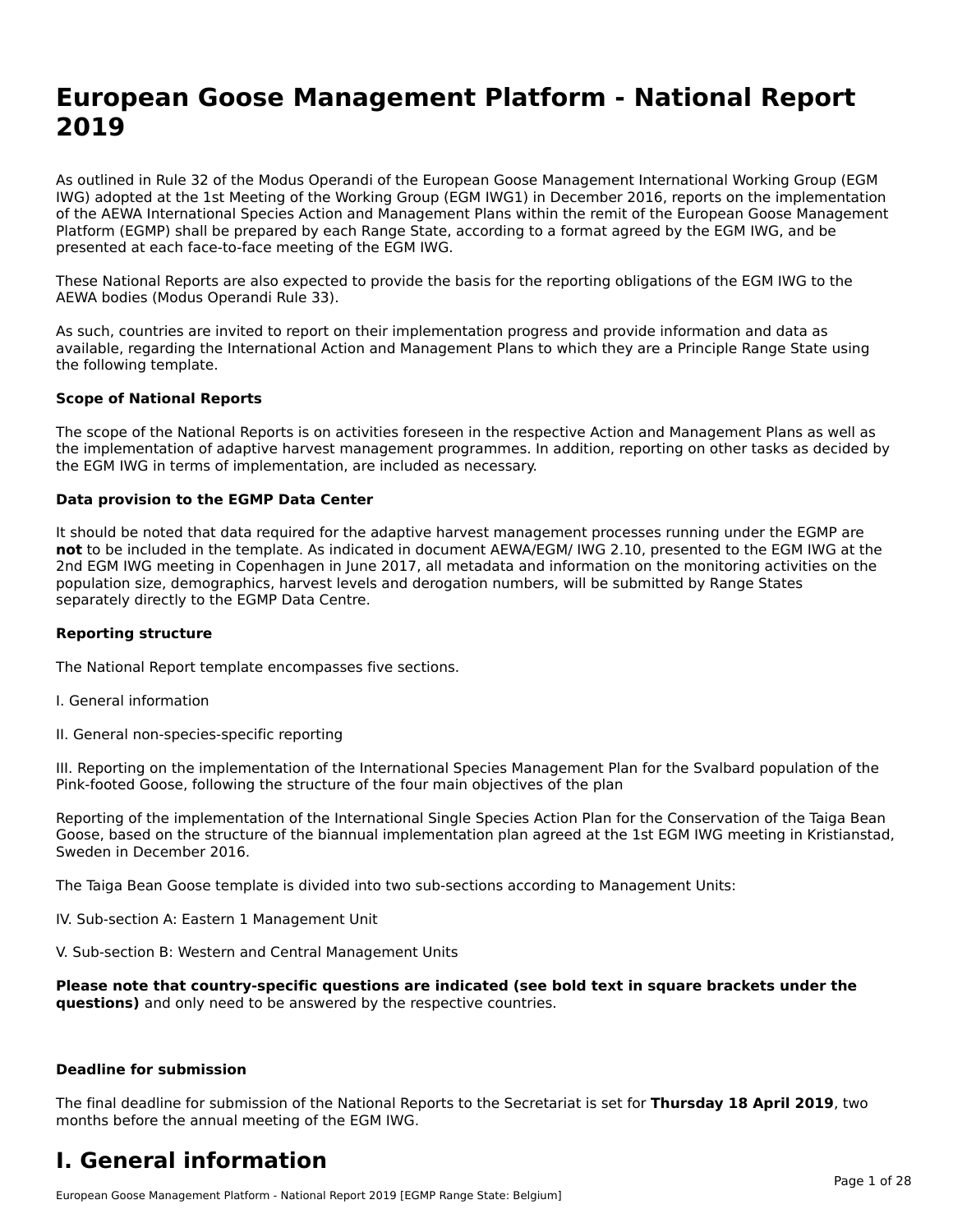#### **To be completed by all Range States**

Name of reporting country › Belgium

# **Designated National EGMP Administrative Authority**

Full name of the institution› Agentschap voor Natuur en Bos

Name and title of the head of institution › Marleen Evenepoel, Administrateur-Generaal

Mailing address - Street and number › VAC Brussel - Herman Teirlinck Havenlaan 88

P.O. Box› bus 75

Postal code › 1000

City › Brussels

**Country** country<br>› Belgium

Telephone › 02 553 81 02

E-mail› anb@vlaanderen.be

Website› www.naturenbos.be

### **Designated National Government Representative (NGR) for EGMP matters**

Name and title of the NGR › Floris Verhaeghe

Affiliation (institution, department) › Agentschap voor Natuur en Bos

Mailing address - Street and number › VAC West-Vlaanderen Koning Albert I-laan 1/2

P.O. Box› bus 74

Postal code› 8200

City › Bruges

**Country** country<br>› Belgium

Telephone › +32 (0) 479 89 01 09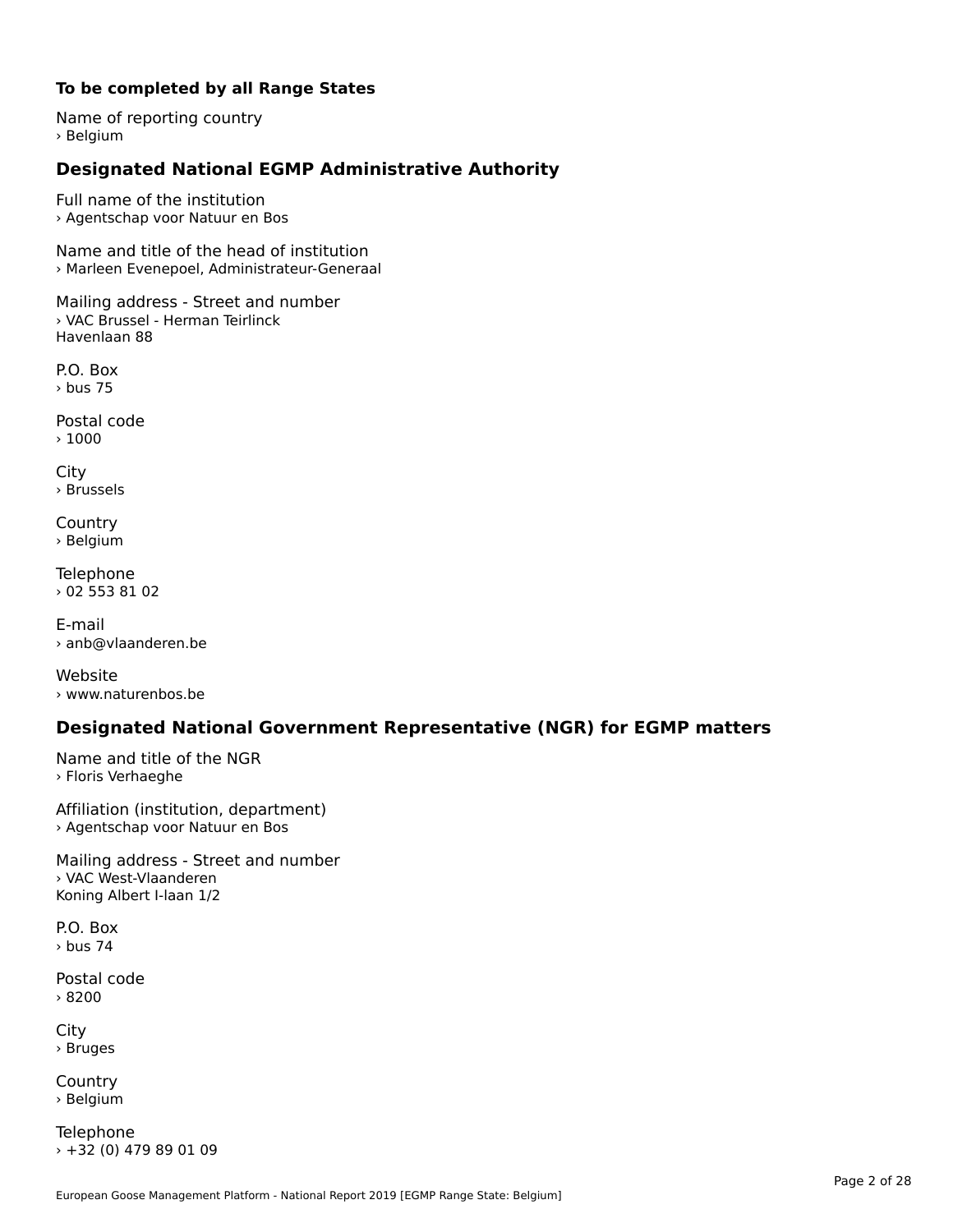E-mail› Floris.Verhaeghe@Vlaanderen.be

Website› www.natuurenbos.be

#### **Additional designated National Government Representative (NGR) for EGMP matters (if available)**(if available)

Name and title of the NGR›

Affiliation (institution, department)

Mailing address - Street and number

P.O. Box

Postal code

›

City

**Country** 

Telephone

 $\bar{\phantom{a}}$ 

E-mail

›

Website

# **Designated National Expert (NE) for EGMP matters**

Name and title of the NE › Frank Huysentruyt

Affiliation (institution, department) › Instituut voor Natuur en Bosonderzoek

Mailing address - Street and number › Gaverstraat 4

P.O. Box

›

Postal code› 9500

City › Geraardsbergen

**Country** country<br>› Belgium

Telephone › +32 (0) 499 86 53 40

E-mail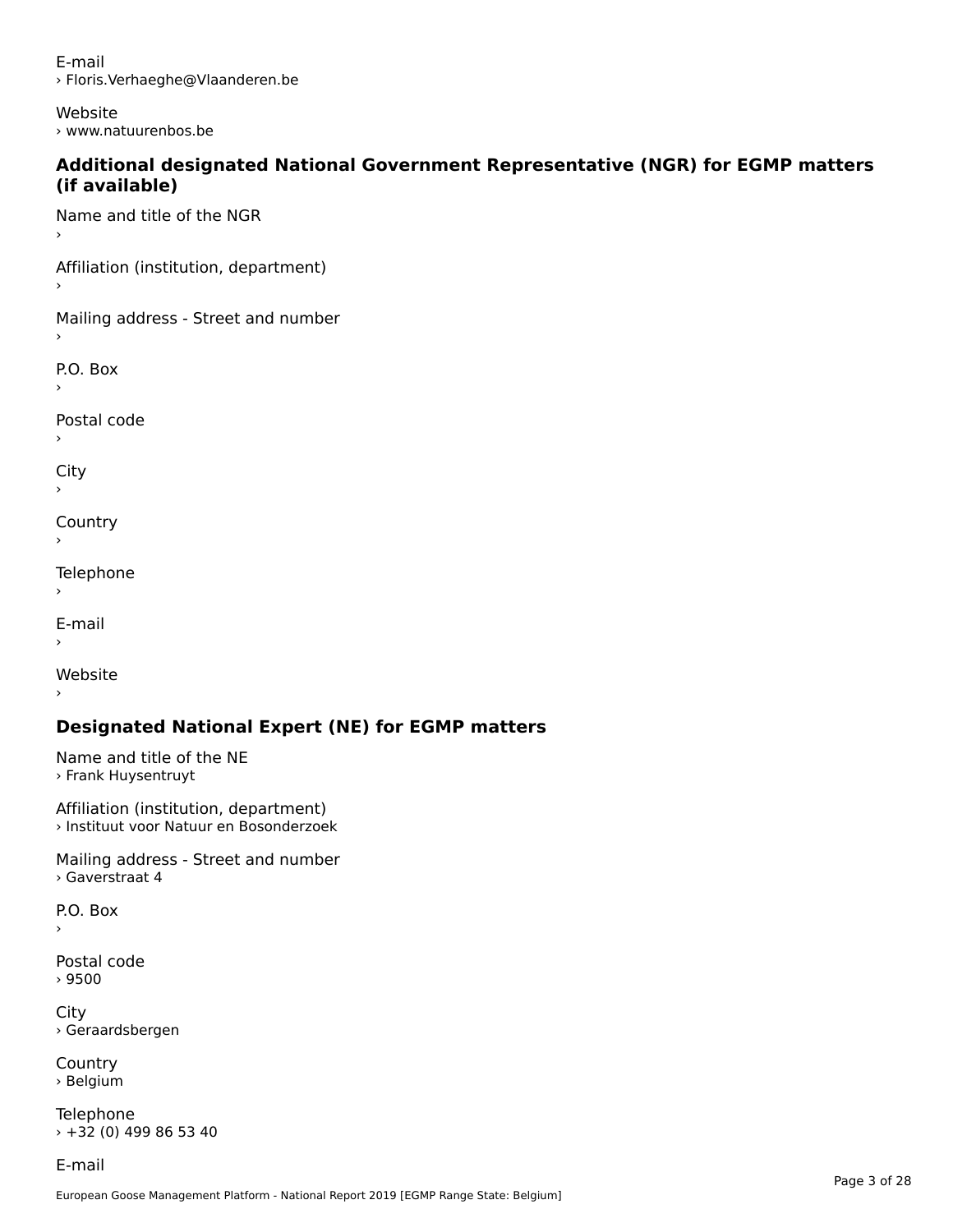› Frank.Huysentruyt@inbo.be

Website › www.inbo.be

# **Additional designated National Expert (NE) for EGMP matters (if available)**

Name and title of the NE›Affiliation (institution, department) Mailing address - Street and number P.O. Box Postal code› $\mathbf{C}^{\text{th}}$ ›**Country** Telephone E-mail›website<br>Website ›

#### **Other relevant institutions/entities/individual experts that have contributed to this report**report

Please insert information on any other relevant institutions/entities/individual experts that have riease insert information<br>contributed to this report ›

# **Additional information and comments (optional)**

Please insert additional information and comments ›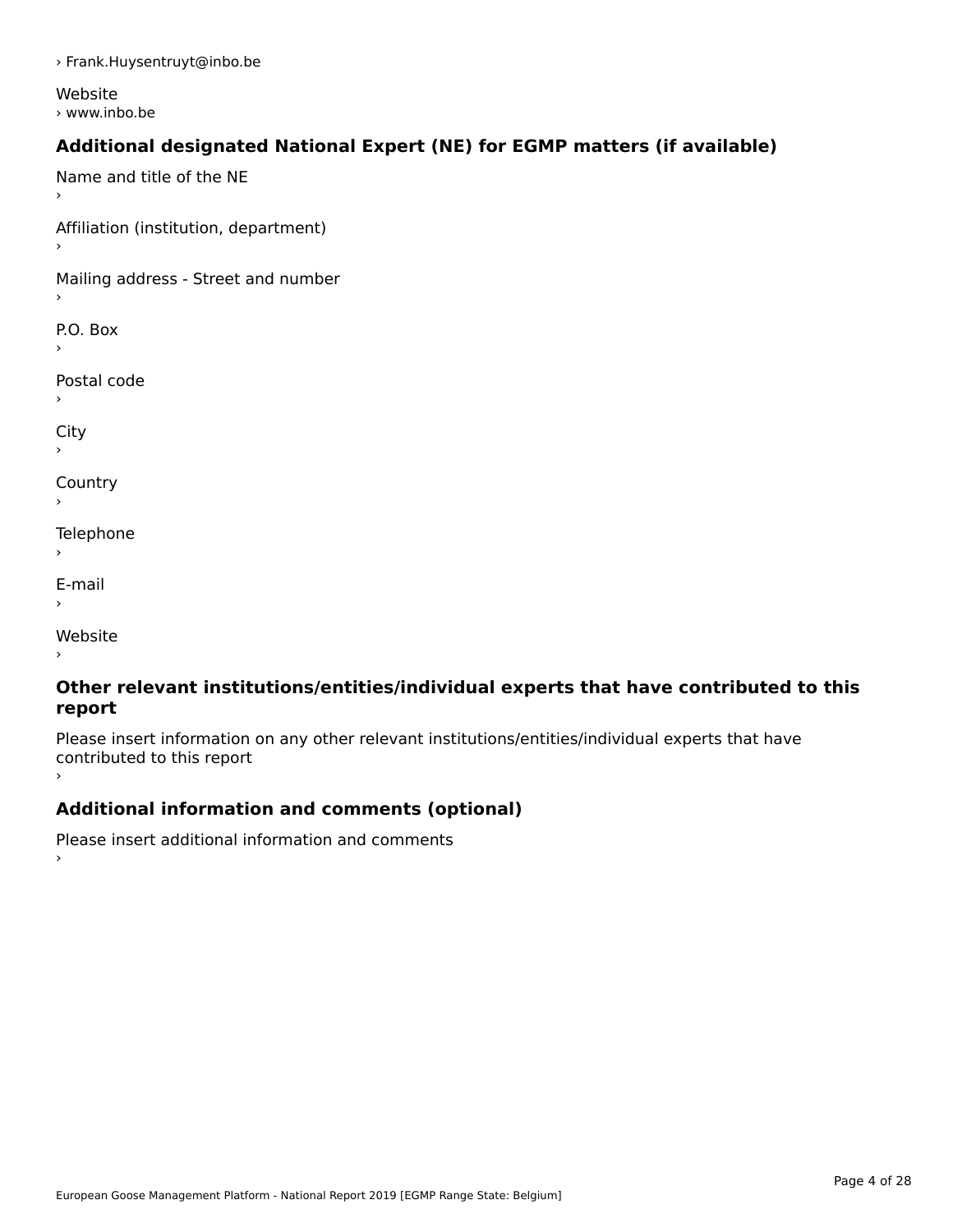#### **II. General non-species-specific reporting**

#### **To be completed by all Range States**

II.1. Are you monitoring the level of agricultural conflict (damage, complaints) with geese in your country n.i. Are you monitoring the lever or agricultural connict (damage, complaints) with g<br>on national (centralized for the entire country), regional(sub-national) or local level?

(PfG ISMP p.33, Objective II  $(4+5)$ ) Please select only one option ☑ Yes**☑ Yes**<br>□ No □ No<br>□ Not relevant

Please indicate the level:

Possibility for multiple options  $\Box$  National (centralized for the entire country) ☑ Regional (sub-national)

☐ Local

#### **National (centralized for the entire country) monitoring**

Please provide details on the national monitoring methods, units, frequency and the coverage

Are these national activities species-specific? ∩ne enese national activity<br>Please select only one option ים וכ<br>⊡ No

Please list the species

›

### **Regional (sub-national) monitoring**

Please provide details on the regional monitoring methods, units, frequency and the coverage › Geese only winter in the northern part of Belgium (Flanders). The Flemish authority has foreseen a scheme to pay for agricultural damage caused by wintering geese. Farmers have to report damage first by filling in a form in order to get a compensation for the damage. Only damage higher than  $300\epsilon$  is paid. It is thus rather a form in order to get a compensation for the damage. Only damage higher than  $300\epsilon$  is paid. It is thus rath passive monitoring of the damage.

Also farmers organisations conduct on their own a yearly (qualitative) questionnaire about conflicts between Also farmers organisations conduct on their own a yearly (qualitative) questionnaire about connicts between the conclusions with regards to EGMP matters are shared in the Flemish goose management working group.

Are these regional activities species-specific?

Please select only one option ☑ Yes☐ No

Please list the species

› Damage caused by protected goose species: barnacle goose.

whandee caused by protected goose species. Damacle goose.<br>Damage caused by game species for which there is no open hunting period: pink-footed goose, bean goose, white-fronted goose.

Damage caused by game species on which hunting is open but where hunting cannot assist in damagecontrol/prevention due to the fact that the birds come from areas where hunting is not allowed (nature reserves): greylag goose, Canada goose.

#### **Local monitoring**

Please provide details on the local monitoring methods, units, frequency and the coverage

Are these local activities species-specific? ∩ne these local detivities<br>Please select only one option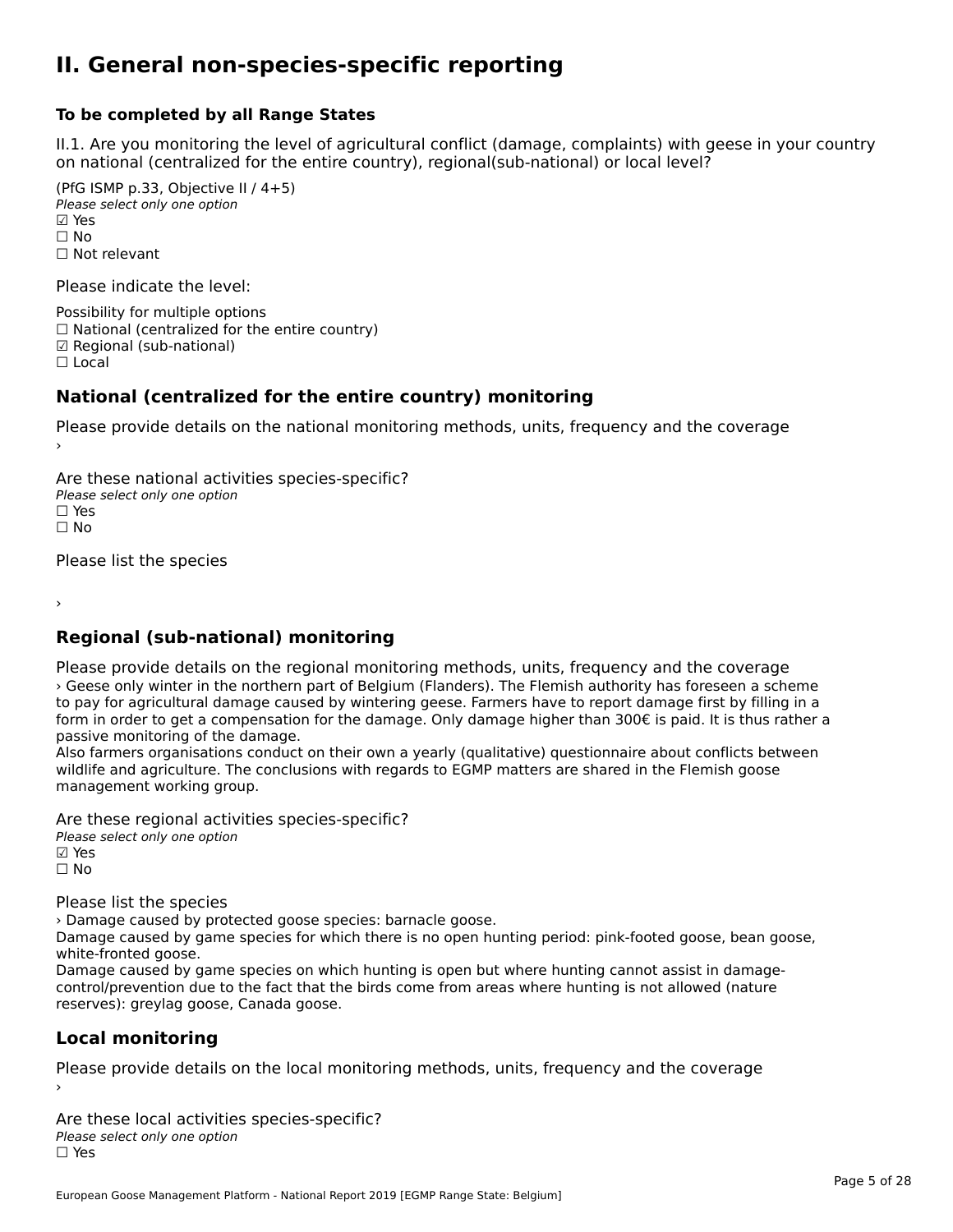☐ No

Please list the species ›

Please explain the reasons

Please explain the reasons ›

II.2. What management measures does your country apply to manage agricultural conflicts related to

(PfG ISMP p. 33, Objective II / 4+5)

Possibility for multiple options

rossibility for multiple options<br>□ No agricultural conflict related to geese has been recorded in my country

 $\Box$  No management measures are applied to manage agricultural conflicts related to geese

☑ Compensation schemes (payments to farmers for losses e.g. crop damage)

© Compensation schemes (payments to farmers for losses e.g. crop damage)<br>□ Subsidy schemes (payments to support farmers to provide for/tolerate geese on their land, replacing agricultural use) ☑ Scaring schemes or other preventive measures designed to actively keep geese away from farmland

☑ Designation of goose foraging areas (accommodation areas)

 $\boxtimes$  Designation of goose foraging areas (accommodation areas)

ය Designation of goose foraging areas (accommodation areas)<br>☑ Derogation shooting to keep geese away from sensitive crops and to reduce population size

⊠ Derogation shooting to keep geese away nom sensitive crops and<br>□ Any other management measures to alleviate agricultural conflict

## **No management measures are applied**

Please explain the reasons ›

### **Compensation schemes (payments to farmers for losses e.g. crop damage)**

Please indicate the level at which the schemes are applied

Possibility for multiple options rossibility for multiple options<br>□ National (centralized for the entire country) □ National (centralized io<br>☑ Regional (sub-national) ☐ Local

Please explain how the damage (yield loss) is determined

› Farmers have to report the damage and fill in a form in order to get compensation. A species expert visits Traffields shave to report the damage and nif in a form in order to get compensation. A species expert v<br>the fields shortly therafter in order to determine which species has caused the damage. In the growing the helds shortly theratter in order to determine which species has caused the damage. In the growing<br>season, the field is visited again by an Agricultural expert in order to determine how the damage is affecting the growth and yield. When harvested, the reduction of yield compared to reference plots is determined and the growth and yield. When harvested, translated.

Are these schemes species-specific?∩ne these senemes spe<br>Please select only one option ☑ No

Please provide details on the species-specific measures

Please provide any other details (e.g. results), if available

Please explain the reasons

› The schemes are species-specific in the way that the damage-causing species is determined. But for the rest The schemes are species-specific in the way that the damage-causing species.<br>of the procedure the same protocol is followed (estimation of harvest loss).

Is the effectiveness of this scheme evaluated? Please select only one option ☐ Yes☑ No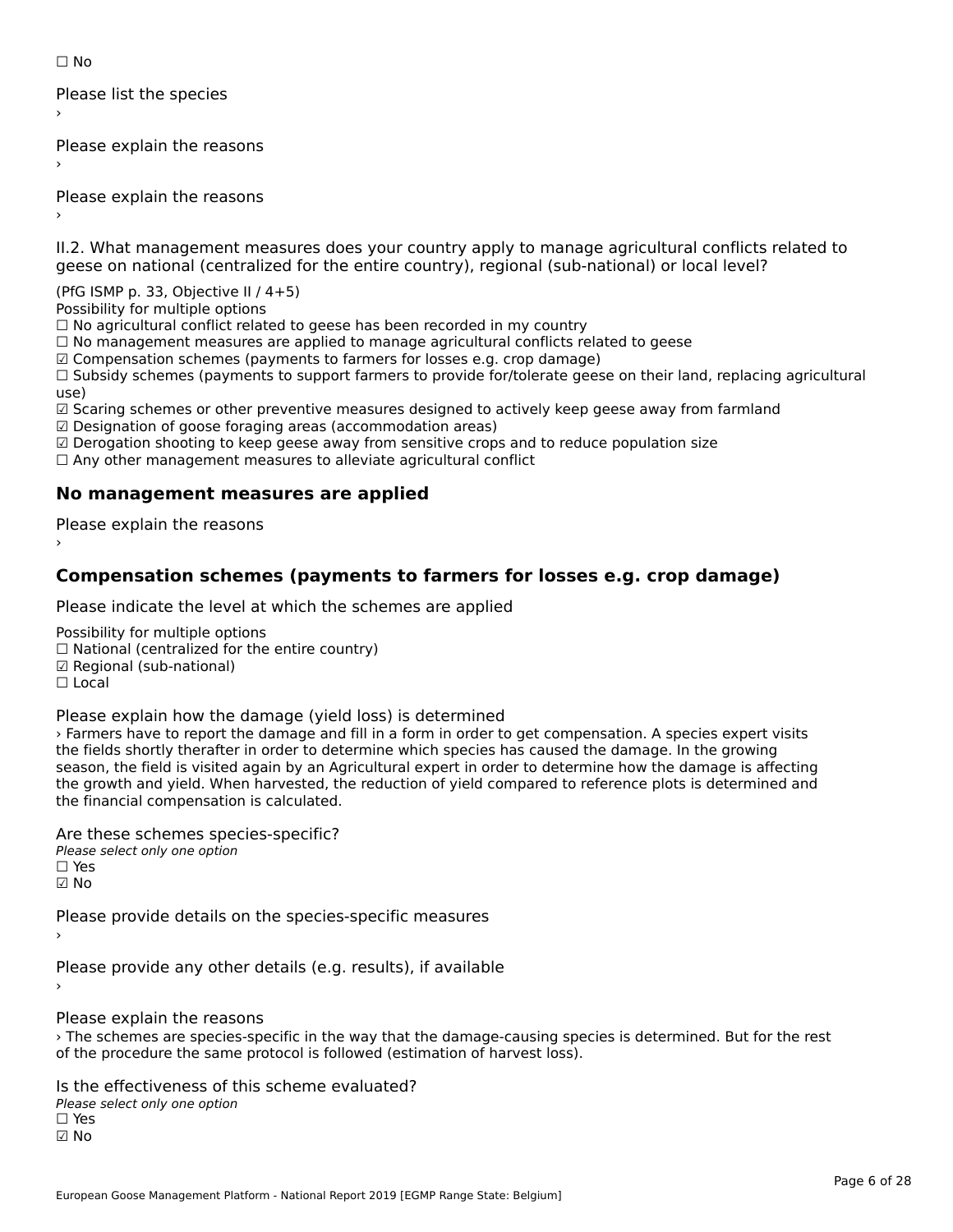Please provide details on the evaluation of effectiveness›

Please provide any other details (e.g. results), if available

Please explain the reasons

› The effectiveness of the scheme is not scientifcly evaluated but throughout the contacts with the farmers and farmers organisations it is generally agreed that this is a fair way to compensate for the damage. There an<br>and farmers organisations it is generally agreed that this is a fair way to compensate for the damage. There and farmers organisations it is generally agreed that this is a fair way to compensate for the damage. There<br>are no or very little complaints about the way of calculating the compensation nor are complaints about the are no or very ntile compi<br>amount of compensation.

#### **Subsidy schemes (payments to support farmers to provide for/tolerate geese on their land, replacing agricultural use)**land, replacing agricultural use)

Please indicate the level at which subsidy schemes are provided

Possibility for multiple options  $\Box$  National (centralized for the entire country)  $\Box$  Regional (sub-national) ☐ Local

Please provide details on the subsidy schemes

Are these schemes species-specific?

∩ne these senemes spe<br>Please select only one option □ Yes<br>□ No

Please provide details on the species-specific measures

Please provide any other details (e.g. results) if available

Please explain the reasons›

Is the effectiveness of this scheme evaluated?Please select only one optionriease<br>□ Yes

□ Yes<br>□ No

Please provide details on the evaluation of effectiveness

Please provide any other details (e.g. results) if available

Please explain the reasons

# **Scaring schemes or other preventive measures designed to actively keep geese away from farmland**

Please indicate the level of the schemes

Possibility for multiple options rossibility for multiple options<br>□ National (centralized for the entire country) ☑ Regional (sub-national)☐ Local

Please provide details on the scaring schemes or other preventive measures › In Flanders, in order to be able to get compensation for goose damage at least some kind of scaring, to a Firmanuers, in other to be able to get compensation for goose damage at least some kind of scaring reasonable extent, has to be done on the field. The level of scaring is decided by law in Code of Good Conduct. In important bird areas, designated for wintering waterbirds, this is not obligatory.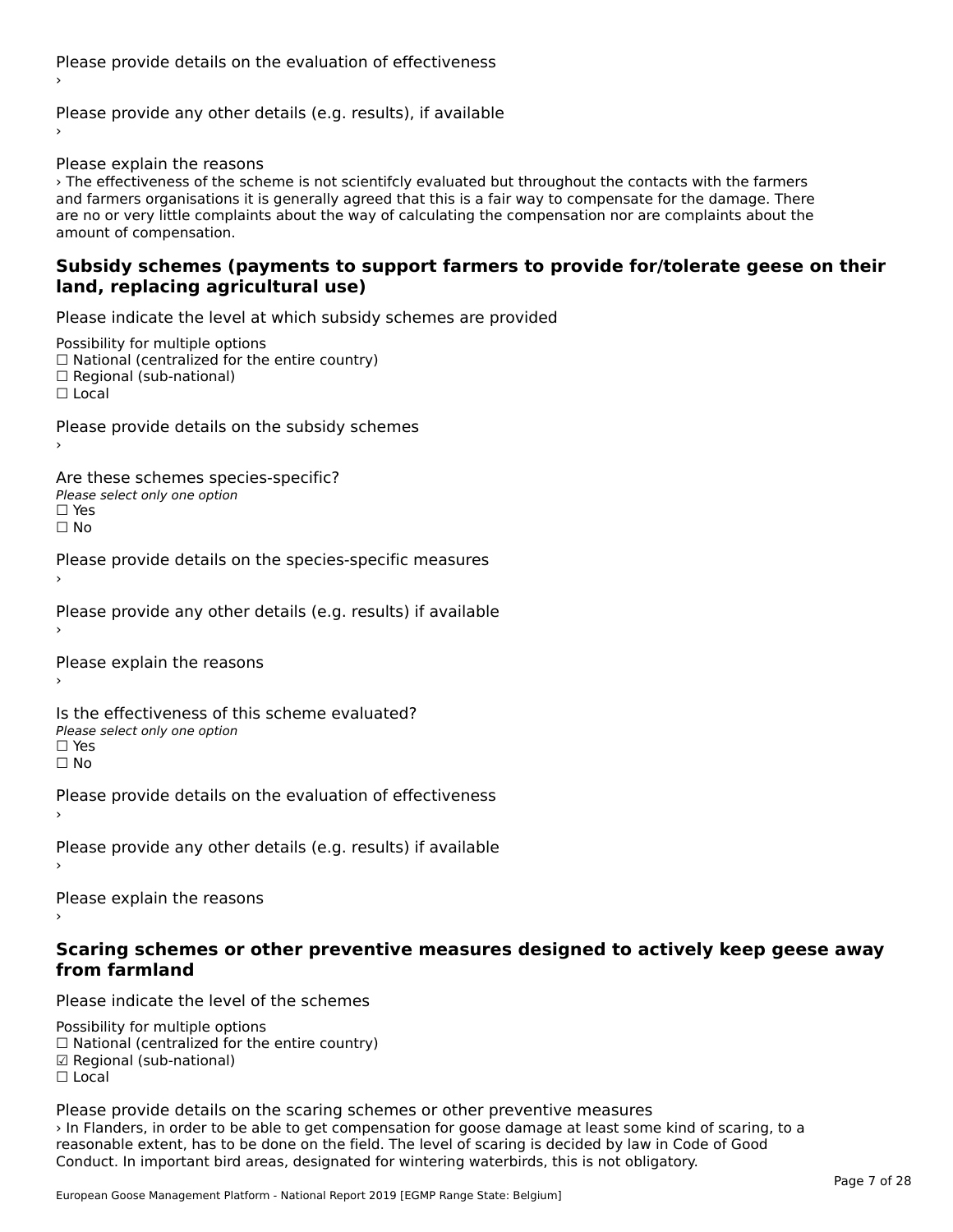Is the effectiveness of this scheme evaluated?□ CITC CITCCLIVERESS OF C<br>Please select only one option ☑ No

Please provide details on the evaluation of effectiveness

Please provide any other details (e.g. results) if available

Please explain the reasons

› The scaring scheme was developed together with the agricultural sector. The code of good conduct works well, and combined with the damage compensation scheme there's a feeling this addresses the issue to a wen, and combine<br>satisfactory level.

### **Designation of goose foraging areas (accommodation areas)**

Please provide details on the foraging areas (accommodation areas) › In areas where large numbers of waterbirds are foraging, all hunting stops at the 15th of november.

Please indicate at which level the foraging areas are designated

Possibility for multiple options ™assibility for multiple options<br>□ National (centralized for the entire country) ☑ Regional (sub-national)☐ Local

Is the effectiveness of accommodation areas evaluated?Please select only one option ☑ Yes☐ No

Please provide details on the evaluation of effectiveness

› The most important foraging areas have been assigned as special protection areas under the birds directive. These (but also other) important foraging areas are monitored through mid-monthly waterbird censuses. Also forageing areas outside these accommodation areas are monitored in order to detect a shift in the be

Please provide any other details (e.g. results), if available

Please explain the reasons

#### **Derogation shooting to keep geese away from sensitive crops and to reduce population size**population size

Please provide species-specific details on the derogation shooting

› Only greylag geese and Canada geese can be shot through derogation. Damage caused by these species is not covered by the compensation scheme unless the flocks com from nature reserves where hunting is not allowed.

anoweg.<br>Derogation is possible for the breeding population of Greylag goose, Canada goose and Barnacle goose in order to reduce damage to agricultural crops and vulnerable nature in the growing season.

Please indicate the application level of the derogation shooting

Possibility for multiple options

rossibility for multiple options<br>□ National (centralized for the entire country)

□ Rational (centralized io<br>☑ Regional (sub-national)

Is the effectiveness of derogation shooting evaluated? □ CHECONCHESS OF 0<br>Please select only one option

☐ No

Please provide details on the evaluation of effectiveness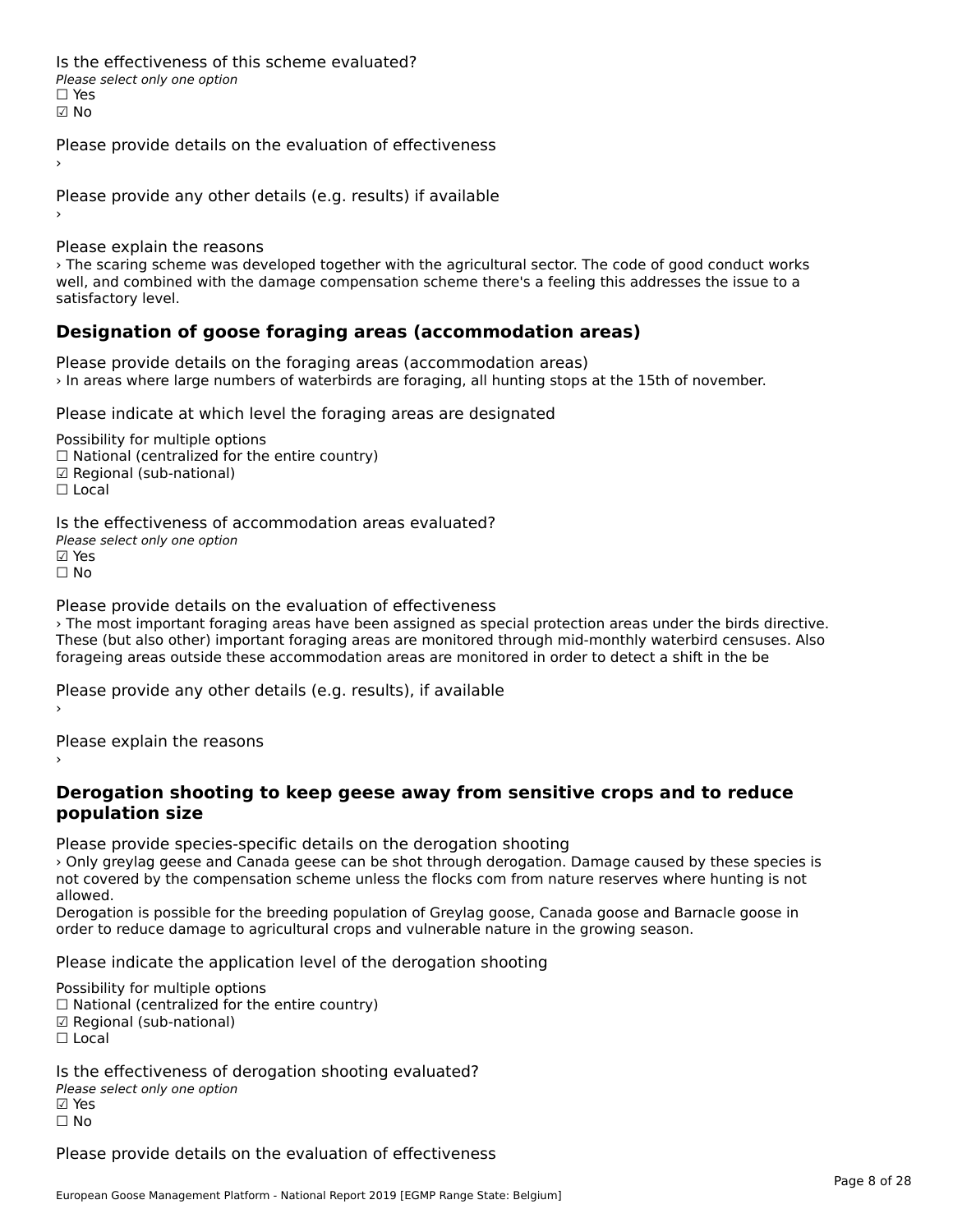› The breeding population is estimated every year through mid-july counts on the most important areas.

Please provide any other details (e.g. results), if available

Please explain the reasons

### **Any other management measures taken to alleviate agricultural conflicts**

```
Please provide details on the management measures that are taken
Please indicate the level of the measuresPossibility for multiple options rossibility for multiple options<br>□ National (centralized for the entire country)
□ National (centralized io<br>□ Regional (sub-national)
☐ LocalAre these measures species-specific?ric criese measures spe<br>Please select only one option
☐ Yesים<br>⊡ No
Please give details on the species-specific measures
Please provide brief details (attach file or provide weblink)
Please explain the reasons
Is the effectiveness of these measures evaluated?Please select only one option☐ Yes☐ NoPlease provide details on the evaluation of effectiveness
Please provide any other details (e.g. results), if available
Please explain the reasons›II.3. NEW QUESTION: Has your country developed new or adjusted existing legislation to facilitate the
(TBG ISSMP; PfG ISSMP)Please select only one option
☐ Yes☐ The legislation has been reviewed and no need to adjust existing or develop new legislation has been identified
\Box The regislation has been reviewed and no need to adjust existing or develop hew regislation has been identify and \Box No, but the development of new or adjustment of existing legislation is currently under political
☐ No, but the development of new or adjustment of existing legislation is currently under technical discussion
□ No, but the development of new or adjustment of existing regislation is currently under technical discussion<br>□ The legislation has not been reviewed yet for any possible need of adjustment or development of new legisla
```
Page 9 of 28

addressed

Please attach the legislation

Please provide details on the new legislation or the adjustments to existing legislation and the issues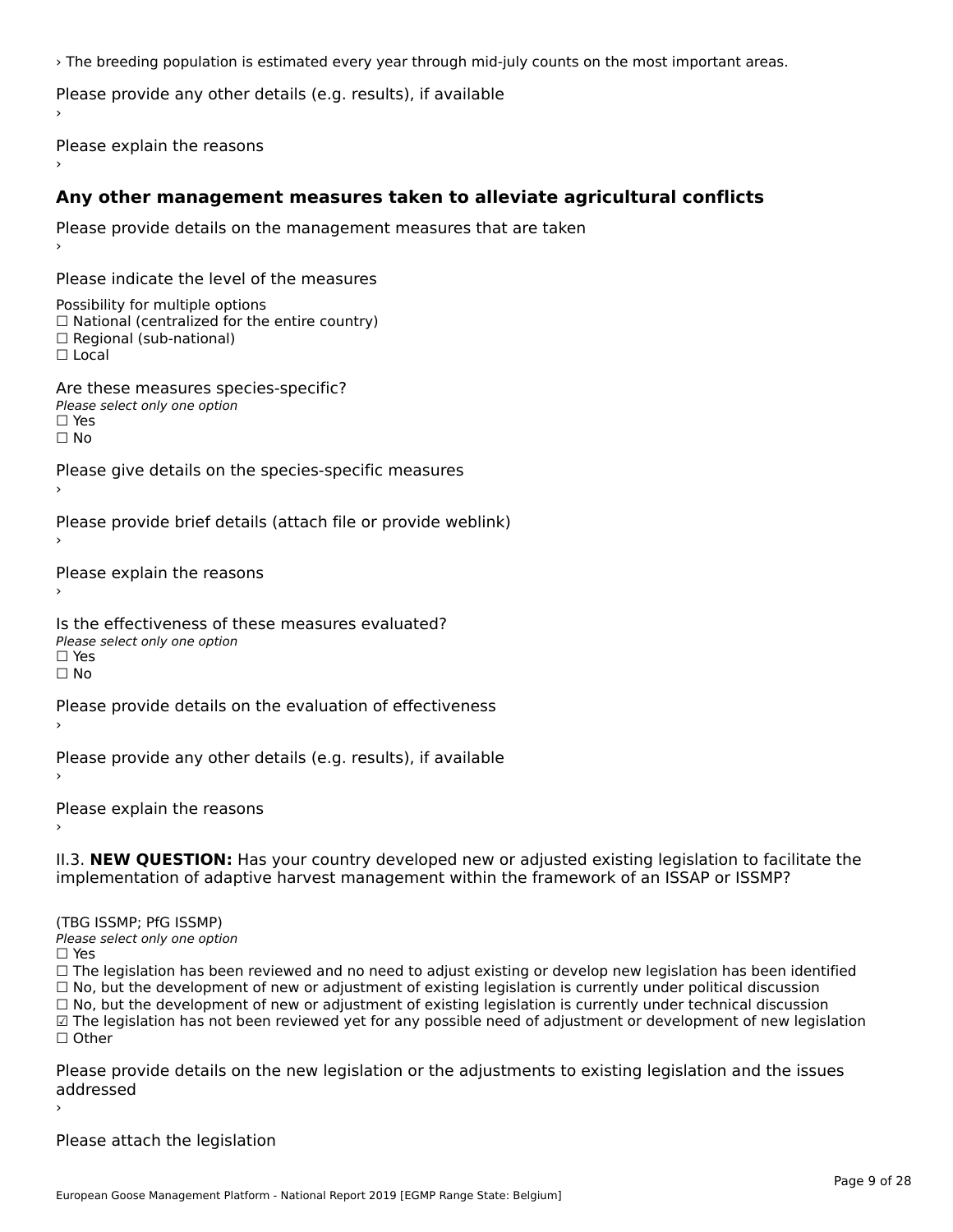Please indicate if you have used the Guidance on Implementation of AHM through Domestic Legal riease indicate ir you have used the<br>Regulations (adopted at EGM IWG3) **Regardents (dubpled a)**<br>Please select only one option ☐ Yesים וכ<br>⊡ No

Please explain what other guidance has been used instead

Please provide details

Is there an anticipated date to conclude considerations related to development or adjustment of legislation is there are anticrpated date to control<br>related to AHM within your country

Is there an anticipated date to conclude considerations related to development or adjustment of legislation is there an anticipated date to control<br>related to AHM within your country

Please explain the reasons

› In the PfG ISSMP Belgium foresees to reduce damage through habitat restoration of the wintering areas not an the FIG issue beiging folesees to reduce damage the population reduction through hunting.

Please specify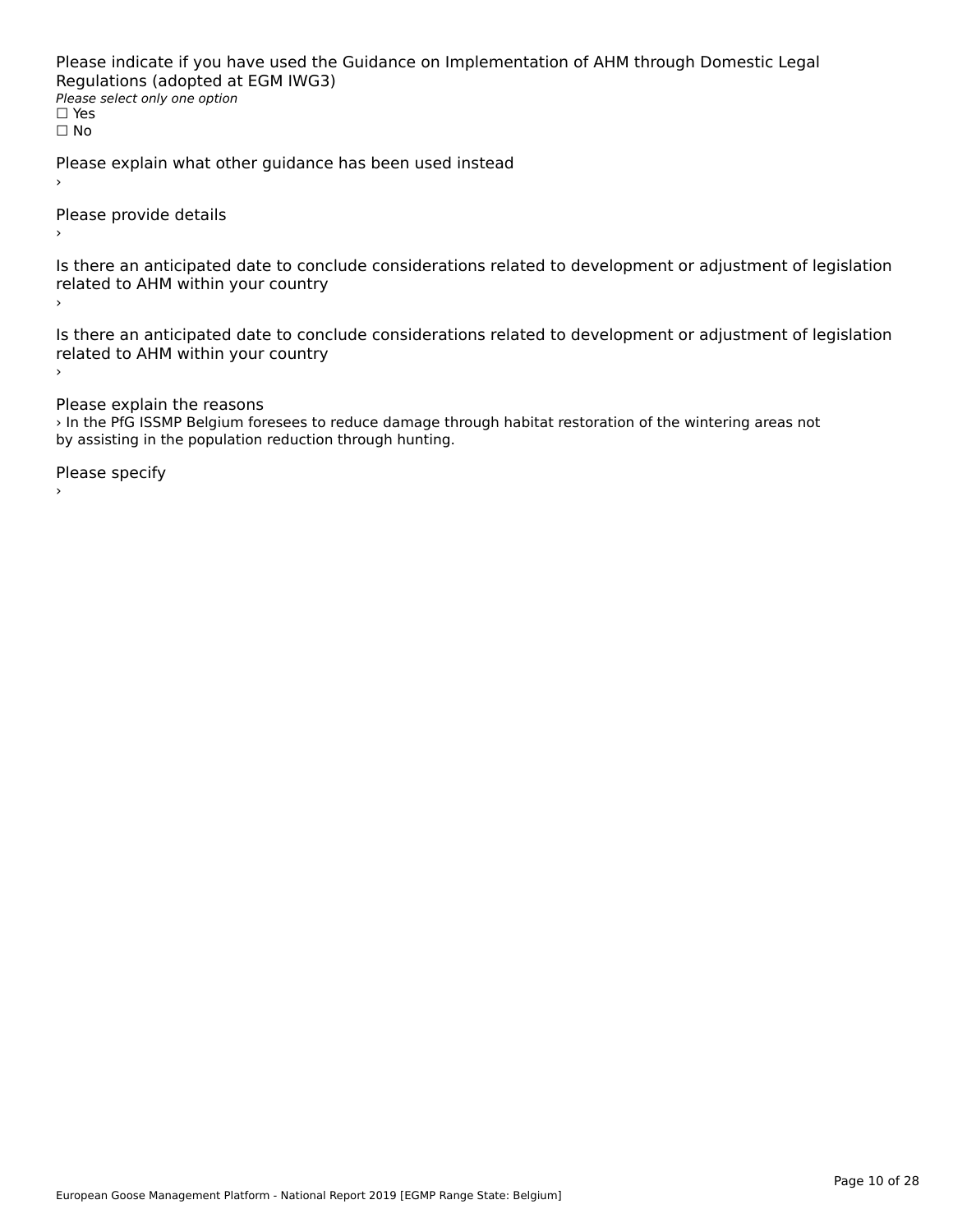# **III. Pink-footed Goose International Species Management Plan (PFG**III. FIIIN-IUULEU GUUSE IIILEI II**atiunai Species Management Fian (FTG**<br>ISMD)

#### **Praticipating Range States: Belgium, Denmark, the Netherlands, Norway**

### **General Implementation**

III.1. Does your country have a national (centralized for the entire country), regional (sub-national) or local

(PfG ISMP, p. 29; Objective II+IV/6) Please select only one option *Please select only one option*<br>□ Yes, adopted and being implemented  $\Box$  ies, adopted and being implemented<br> $\Box$  Yes, adopted but not being implemented  $\Box$  A plan(s) is/are being developed ☑ No

Please indicate the level of the plan

Possibility for multiple options rossibility for multiple options<br>□ National (centralized for the entire country) □ National (centralized io<br>□ Regional (sub-national) ☐ Local

#### **National management plan**

Please indicate the date of adoption

 **National** Management Plan

›

Please indicate by whom the plan was adopted

**National** Management Plan ›

Please provide details about the implementing agency

**National** Management Plan ›

Please provide a reference to the plan

**National** Management Plan ›

Please provide a main contact

**National** Management Plan ›

Does the management plan/s promote recreational uses such as tourism and hunting?

(PfG ISMP, p. 33, Objective II+IV/6) Please select only one optionPlease select only one option  $\square$  Yes ☐ No

Please provide more details on the activities

Please indicate the economic, cultural and other value of the recreational activities at national level

Please explain the reasons

### **Regional management plan**

In case of various management plans, please upload a document or table listing all the management plans, $\frac{1}{2}$  case of various management plans, please uploa including the details required in the sections below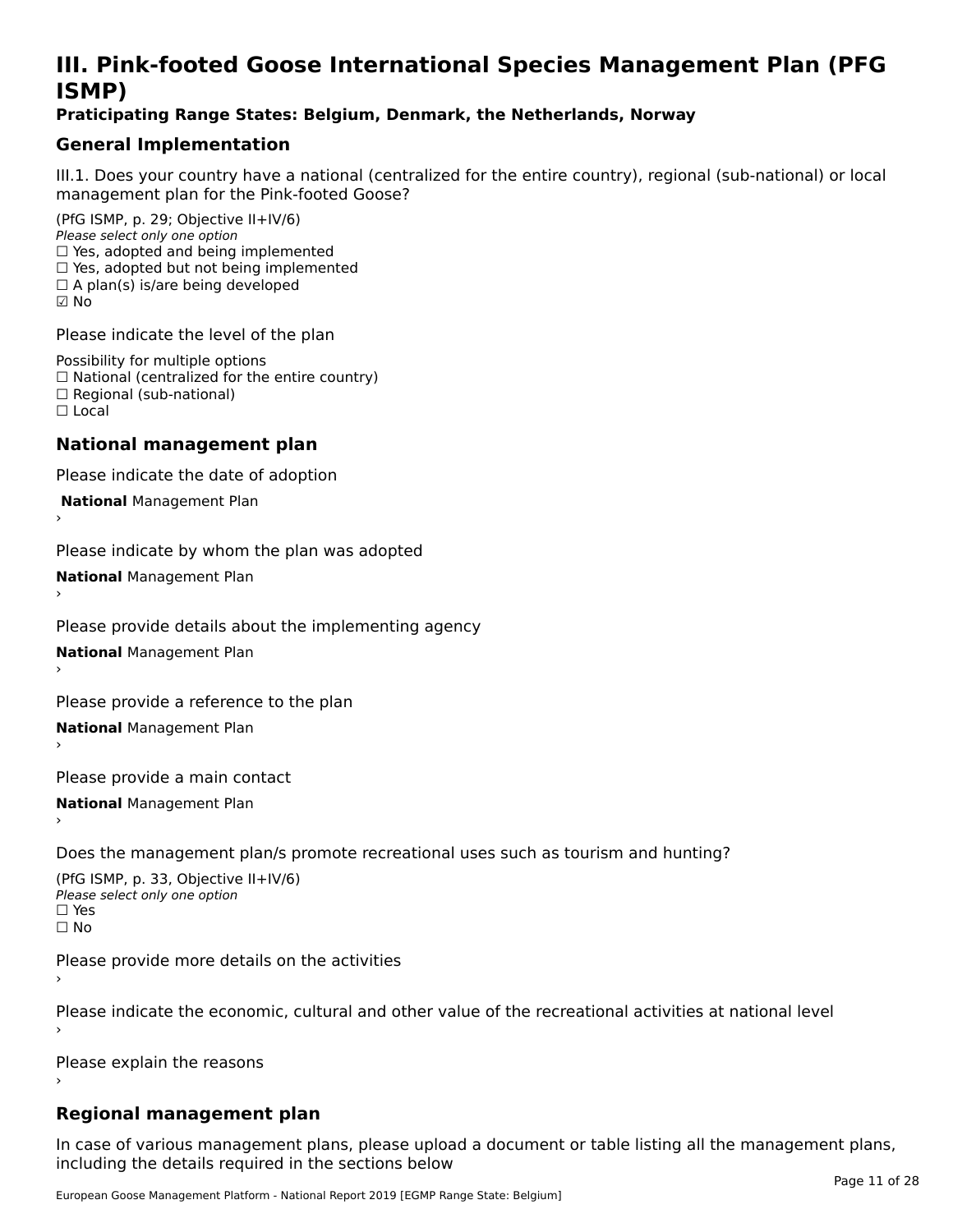Please indicate the region the plan encompasses **Regional** Management Plan

Please indicate the date of adoption **Regional** Management Plan ›

Please indicate by whom the plan was adopted

**Regional** Management Plan

›

Please provide details about the implementing agency

**Regional** Management Plan

Please provide a reference to the plan

**Regional** Management Plan

Please provide a main contact

**Regional** Management Plan

Does the management plan promote recreational uses such as tourism and hunting?

(PfG ISMP, p. 33,Objective II+IV/6) ∩∩ וויוכו פון<br>Please select only one option<br>□ Yes □ Yes<br>□ No

Please provide more details on the activities

Please indicate the economic, cultural and other value of the recreational activities at regional level

Please explain the reasons ›

### **Local management plan**

In case of various management plans, please upload a document or table listing all the management plans, In case of various management plans, please uploa<br>including the details required in the sections below

Please indicate the area the plan encompasses

**Local** Management Plan

Please indicate the date of adoption

**Local** Management Plan›

Please indicate by whom the plan was adopted

**Local** Management Plan

Please provide details about the implementing agency

**Local** Management Plan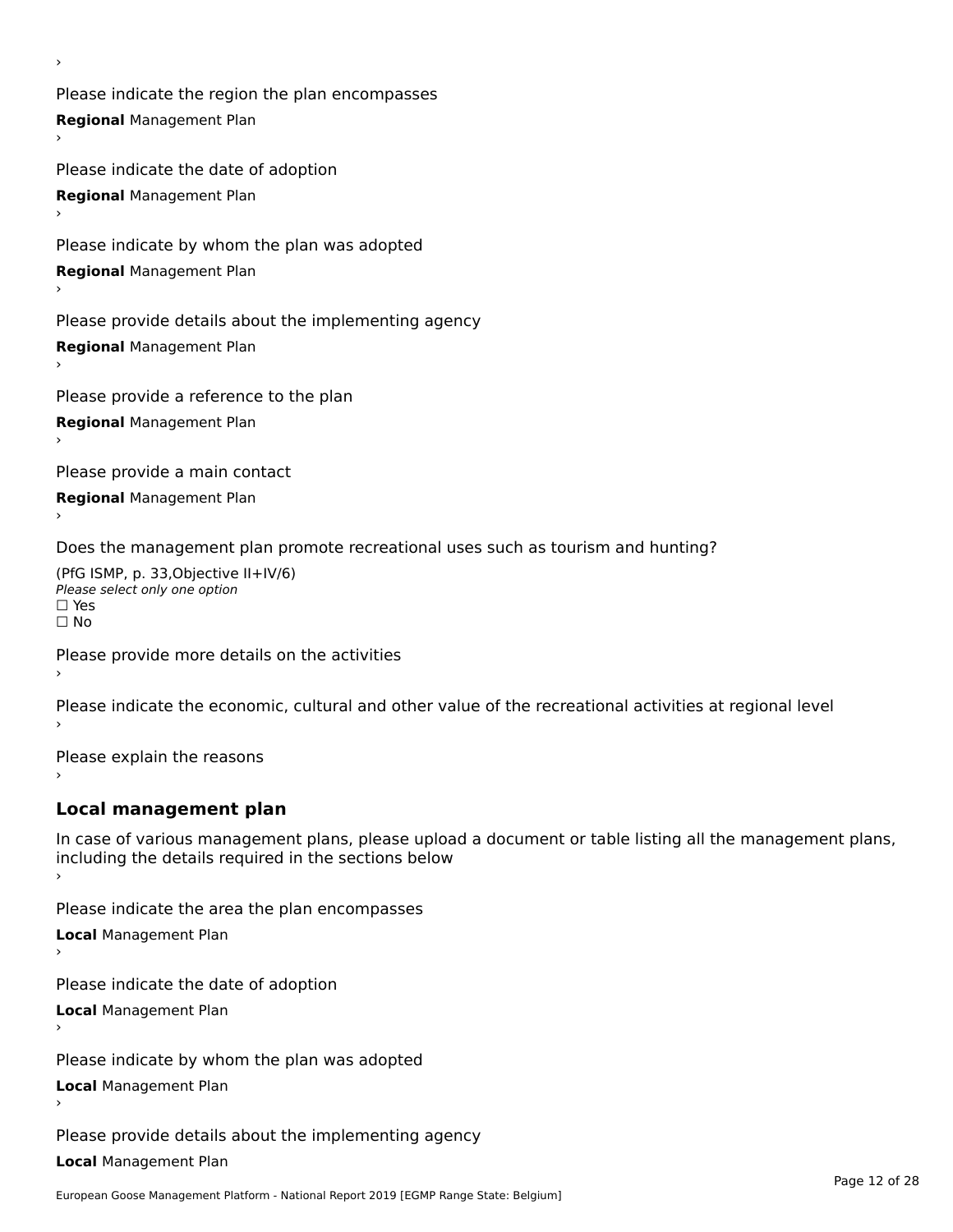Please provide a reference to the plan **Local** Management Plan

Please provide a main contact

**Local** Management Plan

›

Does the management plan promote recreational uses such as tourism and hunting?

(PfG ISMP, p. 33, Objective II+IV/6) Please select only one option☐ Yes☐ No

Please provide more details on the activities

Please indicate the economic, cultural and other value of the recreational activities at local level

Please explain the reasons ›

Please indicate the level of the plan ∩ease marcate the lever of the plan<br>□ National (centralized for the entire country) □ National (centralized io<br>□ Regional (sub-national) ☐ Local

#### **National management plan**

Please indicate the date of adoption National management plan

Please indicate by whom the plan was adopted National management plan ›

Please provide details about the implementing agency

National management plan

Please provide a reference to the plan

National management plan

Please provide a main contact

National management plan

# **Regional management plan**

Please indicate the region the plan encompasses Regional management plan

Please indicate the date of adoption

Regional management plan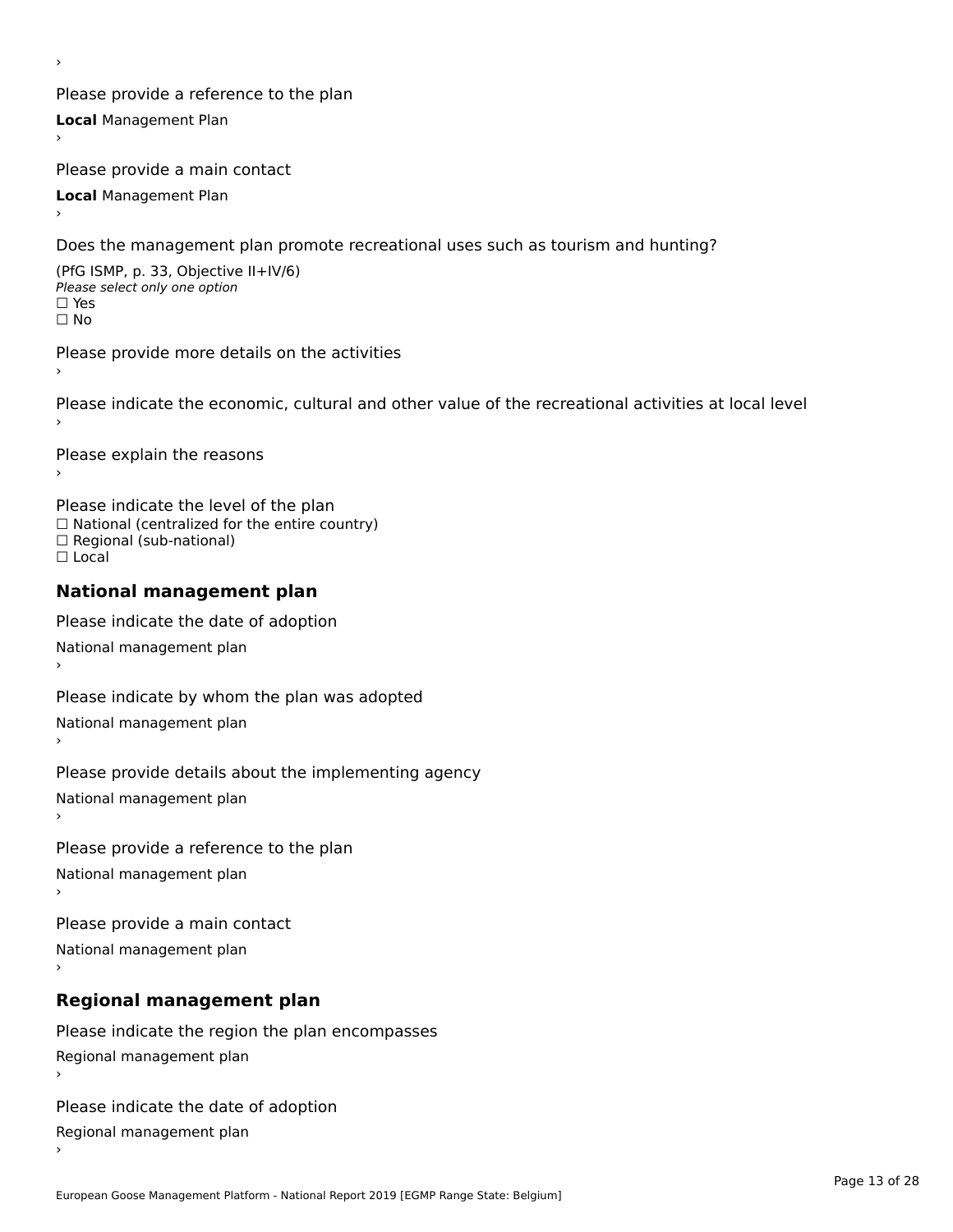```
Please indicate by whom the plan was adopted Regional management plan
Please provide details about the implementing agency Regional management plan
Please provide a reference to the plan Regional management plan
Please provide a main contact Regional management plan
Local management plan
Please indicate the area the plan encompasses Local management plan›Please indicate the date of adoption Local management plan١,
Please indicate by whom the plan was adopted Local management plan›Please provide details about the implementing agency Local management plan١,
Please provide a reference to the plan Local management plan›Please provide a main contact Local management plan١,
In case of various management plans, please upload a document or table listing all the management plans,in case or various management plans, please upload
including the details required in the sections above
Are the management plan/s promoting recreational uses such as tourism and hunting?
```

```
(PfG ISMP, p. 33, Objective II+IV/6)
Please select only one option☐ Yes☐ No
```
Please provide more details on the planned activities

Please explain the reasons›

Please indicate why the plan is not being implemented›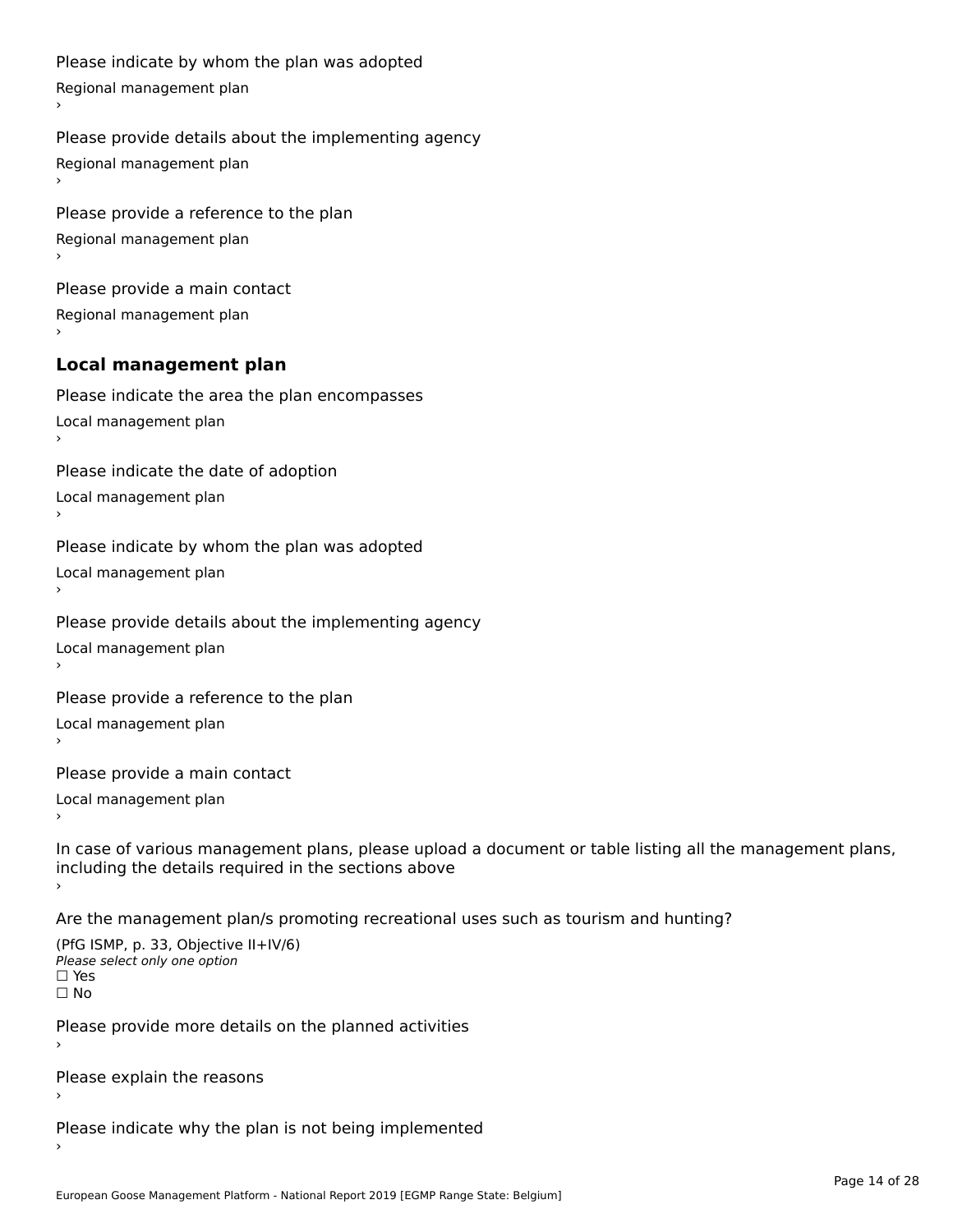Please indicate the timeline for the finalization of the plan

Please indicate when it is expected to be adopted

Please indicate the level of the plan(s) (National, regional, local)

Please explain the reasons

› The Pink-footed Goose is a game species but there is no open hunting season. For this species conservation goals have been set and as long as numbers in the field are not substantially higher, and agricultural damage goals have been set and as long as numbers in the neld are not substantially ingh<br>stays limited, there's no general support nor demand to open the hunting season. stays immed, there s no general support nor demand to open the numing season.<br>In the international adaptive management plan for the species, the role of Belgium (Flanders) lies in the accomodation of wintering flocks through habitat restoration, not in population management.<br>accomodation of wintering flocks through habitat restoration, not in population management.

Field for additional information on management plan/s (optional)

III.2. Has your country established a working group to support the implementation of the PfG ISMP?

(PfG ISMP, p. 29, Objective  $I+II+II+IV/1$ ) Please select only one option riease select only one option<br>☑ Yes, a working group has been established ⊠ाes, a working group nas been established<br>□ The establishment of a working group is under consideration ☐ No

Please indicate the type of working group that has been established

Possibility for multiple options ™assibility for multiple options<br>□ National (centralized for the entire country) ☑ Regional (sub-national)☐ Local

#### **National working group**

Please indicate the date of establishment›

Please list the working group members and coordinator ›

Please provide details about the functions of the working group ›

Please provide a main contact

›

# **Regional working group**

In case of multiple regional working groups, please upload a document or table listing all the working groups, including the details required in the sections below

› Implementation of the PfG ISMP is coordinated within the Flemish Goose Working Group (which covers also other EGMP-related issues). As Pink-footed geese only hibernate in the Flemish region, there's no need for other EGMP-related issues). As Pink-footed geese only hibernate in the Flemish region, there's no need for similar working groups in the other regions of Belgium.

Please indicate the region the working group services

› The Flemish working group brings together the different stakeholders and aims to find a wide consensus in the point of view in general and for specific points that are discussed at the AEWA working group meetings.

Please indicate the date of establishment › 2014

Please list the working group members and coordinator › Coördinator: Agentschap voor Natuur en Bos (Floris Verhaeghe)Members: nature conservation NGO's (Natuurpunt vzw, Vogelbescherming Vlaanderen), farmers organisations mermers. nature conservation NGO's (Natuurpunt V2W, Vogelbeschemming Vlaanderen), farmers organisatio<br>(Boerenbond, Algemeen Boerensyndicaat), hunting organisation (Hubertus Vereniging Vlaanderen), species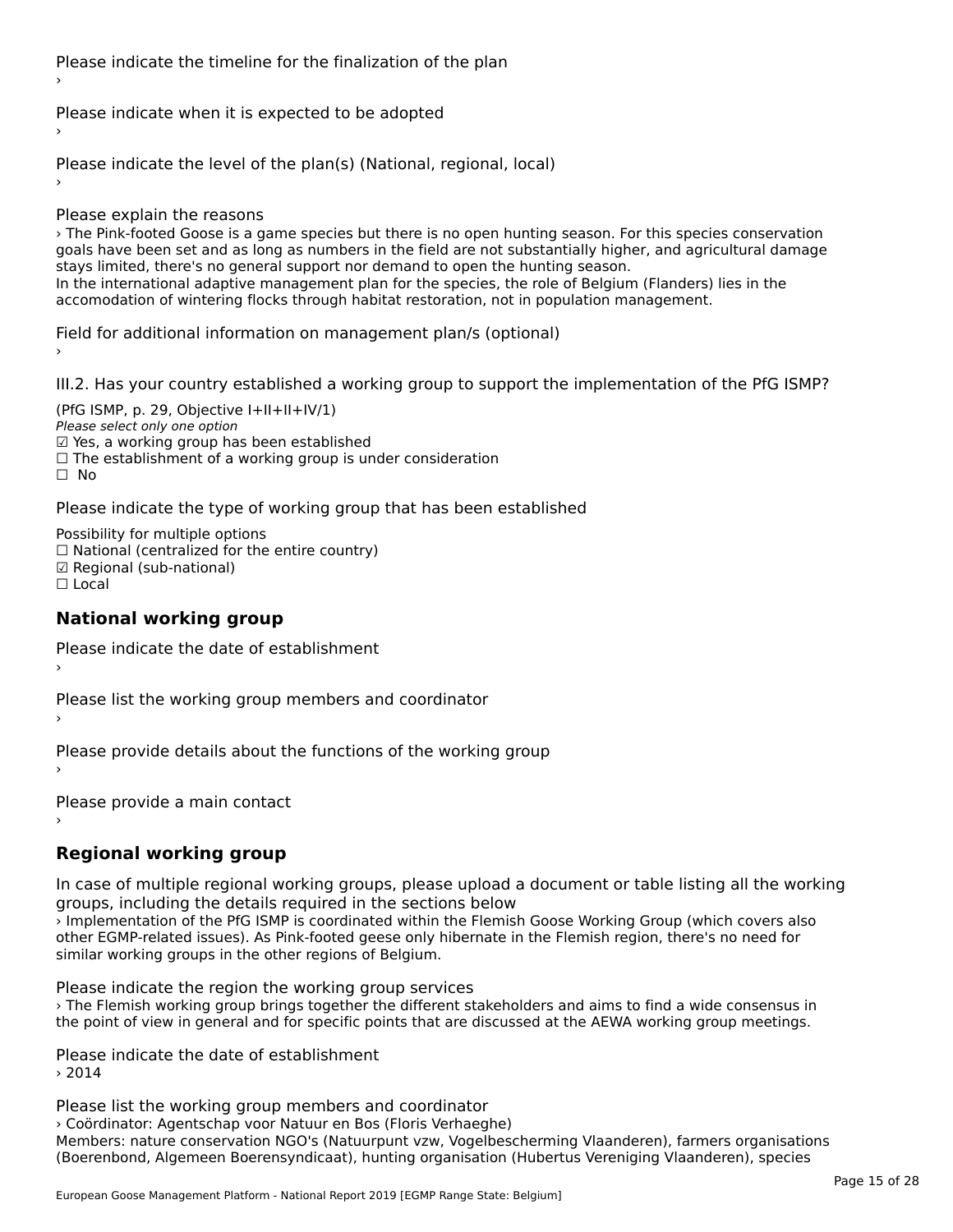experts (Instituut voor Natuur en Bosonderzoek and individual species experts).

Please provide details about the functions of the working group

› In the working group the issues regarding wintering geese and the EGMP are discussed. The working group or the working group the issues regarding whitefully geese and the Edivir are discussed. The working group the<br>trend in the level of Agricultural damage. In this working group the counts of the geese are discussed and the the range state in order to give the national representative order to be a clear message to be concerned to be the range state in order to give the national representative(s) a clear message to bring at LGMP-related<br>... meetings.

Please provide a main contact › Floris Verhaeghe

## **Local working group**

In case of multiple local working groups, please upload a document or table listing all the working groups, including the details require in the sections above

Please indicate the area the working group services ›

Please indicate the date of establishment ›

Please list the working group members and coordinator ›

Please provide details about the functions of the working group ›

Please provide a main contact ›

Please indicate by when a decision on the establishment will be taken

Please indicate which existing structure or capacity is responsible for the implementation of the PfG ISMP instead

Field for additional information on working group (optional)

# **Objective I. Maintain a sustainable and stable Pink-footed Goose population and its range**

III.3. Have key sites for the Pink-footed Goose been identified in your country?

(PfG ISMP, p. 32, Objective I/4) (110 15111 , p. 52, Objective<br>Please select only one option ⊠ Yes<br>□ No

Please upload an Excel table and include specific information for each site on the following items

- $1 \quad \alpha$
- 1 COUI
- 2 Site<br>3 Size (ha)

د احداد<br>4 Location (decimal geographic coordinates; and separately upload a map indicating roost and main foraging areas 4 Location<br>if possible)

5 Main habitat types

6 Has this site been afforded appropriate designation status at international levels (e.g. Ramsar site, SPA, etc.)?

6a Designation status

6b Date of designation

6c Any other relevant information

7 Has this site been afforded appropriate protected area status at national levels? 7a Designation status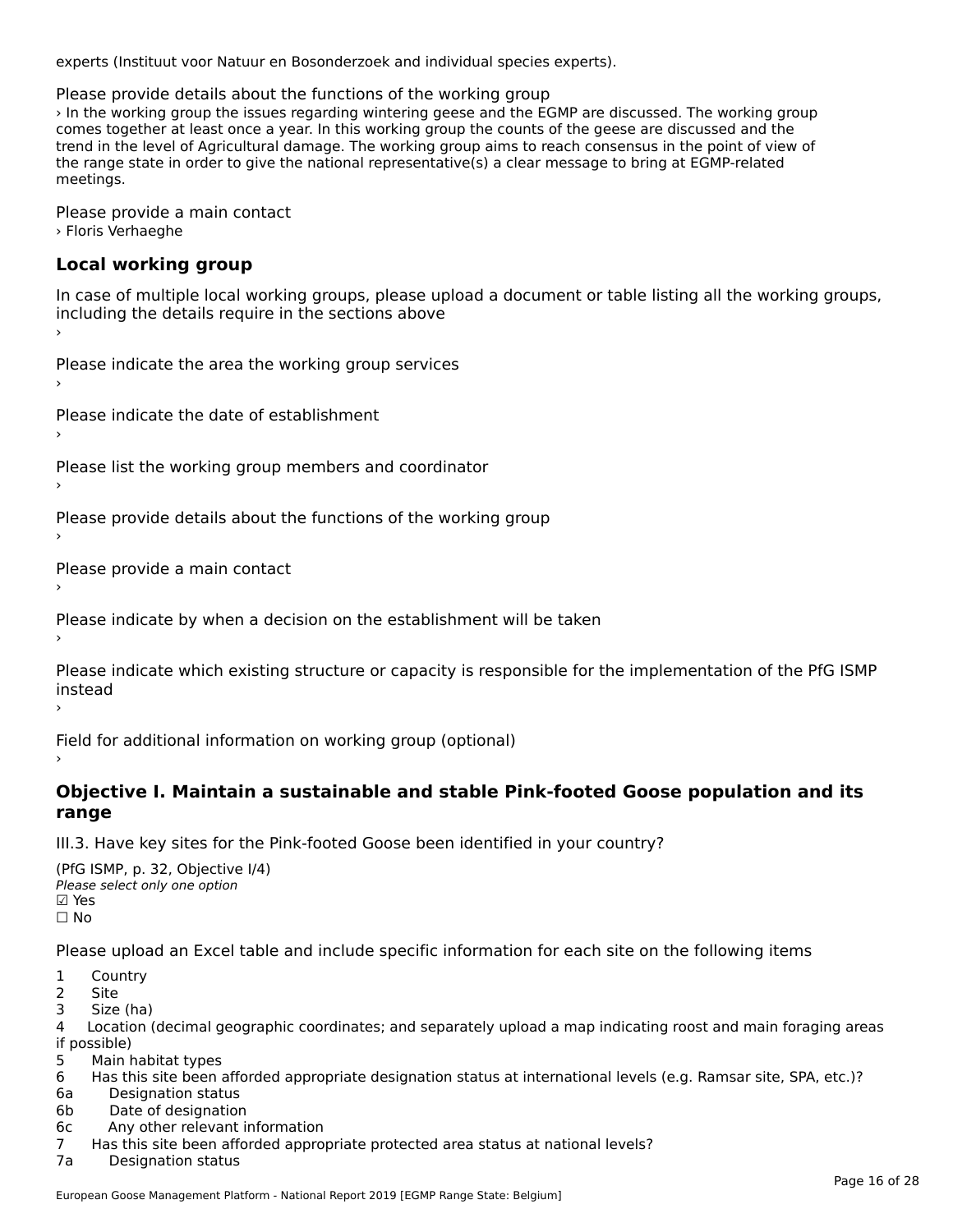- 7b Date of designation
- 7c Any other relevant information
- 8 Does a management plan exist that address the conservation requirements of pink-footed geese?
- 8a Provide brief details e.g. about the hunting regulations and other management regimes 8a

You have attached the following documents to this answer.

[Site\\_information\\_pfg\\_Belgium.xlsx](http://aewa-ort.ort-production.linode.unep-wcmc.org/answers/2629072/documents/1483) - Sites with conservation goals for pinkfoot goose in Belgium

Please explain the reasons

III.4. Are measures being taken to restore and/or rehabilitate Pink-footed Geese roosting and/or feeding

 $(DFC | CMP = 32, Okisative L+11/7)$ Possibility for multiple optionsrossibility for multiple options  $\Box$  In staging areas □ in staging areas<br>☑ In the wintering areas ☐ Not relevant

### **In the staging areas**

Please provide brief details, listing sites and measures ›

#### **In the wintering areas**

Please provide brief details, listing sites and measures rease provide brief details, itself grass and measures<br>> Measures mostly focus on the restoration of wet polder grasslands (with micro-reliëf) in order to foresee good foraging opportunities for the geese in nature reserves to reduce agricultural damage in the good ioraging o<br>neighbourhood.

Please explain the reasons

III.5. Has a programme for prevention of Pink-footed Goose breeding on mainland been developed and

(PfG ISMP, p. 31, Objective I+II+II/2)

**[only for Norway]**

Please select only one option

 $\Box$  Yes, the programme is being implemented

- □ Tes, the programme is being implemented<br>□ Yes, but the programme is not being implemented to date □ Tes, but the programme is not being implem<br>□ No, but a programme is under development
- 

☐ No

Please provide information on measures taken to date

Please provide results, if available

Please provide brief details on the measures and timeline of the programme

Please explain why it has not been implemented

Please provide brief details and expected date of enacting it

Please provide details on any other relevant activities undertaken, if any

### **Keep agricultural conflicts to an acceptable level**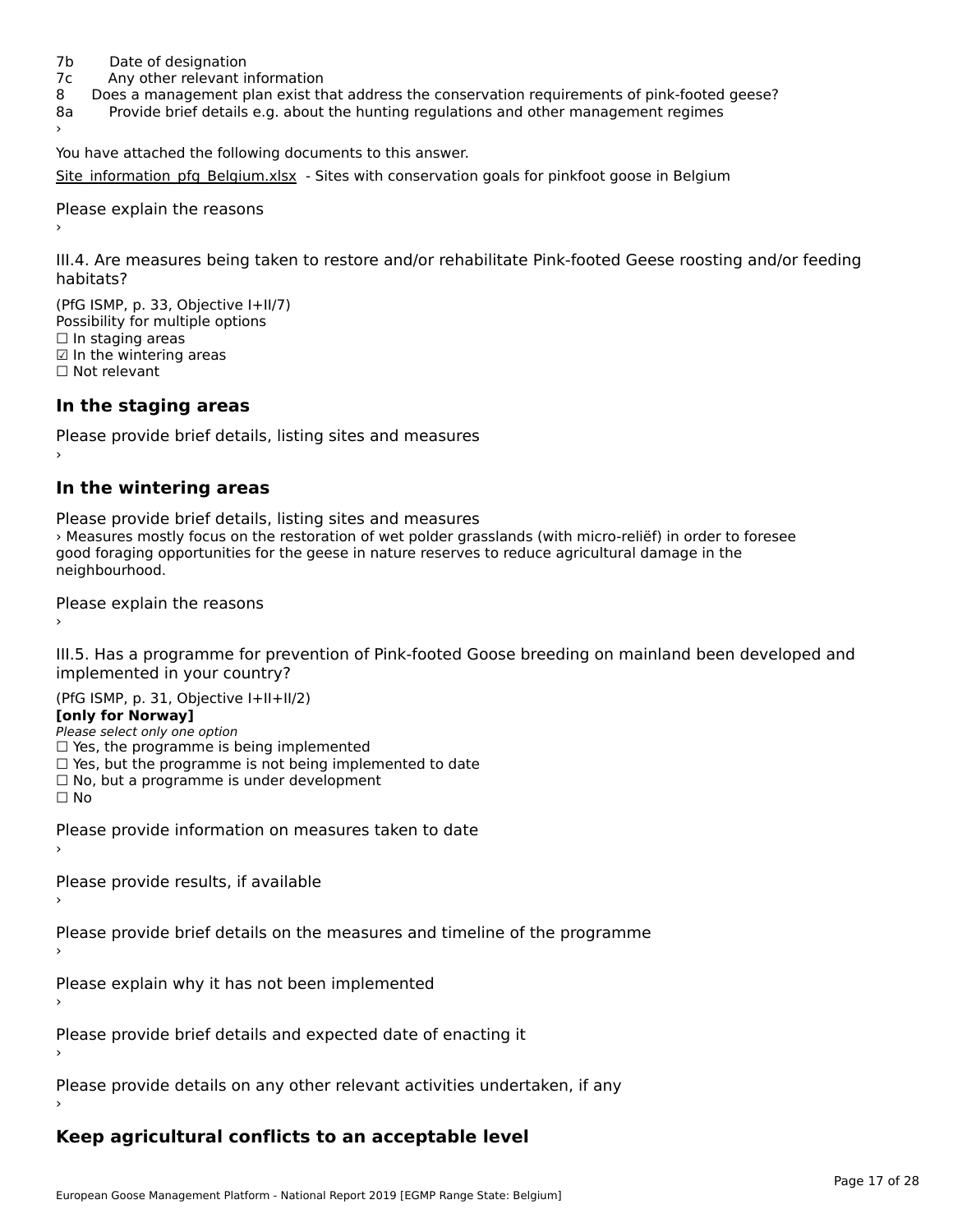III.6. Are agricultural conflicts related to Pink-footed Geese (e.g. crop damage) currently at an acceptable level within your country?

(PfG ISMP, p. 33, Objective II  $/$  4+5) Please select only one optionriease<br>□ Yes **☑ Yes**<br>□ No

Please indicate how these conflicts are being addressed › Damage is compensated, habitat restoration in nature reserves is done in order to accomodate the wintering pinkfeet as much as possible away from Agricultural fields.

Please indicate how these conflicts are being addressed

Please provide further details, as necessary ›

# **Objective III. Avoid increase in tundra vegetation degradation on the breeding range**

III.7. Is the extent of arctic tundra degradation on Svalbard caused by the Pink-footed Goose monitored?

 $(DfG | GMP, p. 33-34, O$ **[only for Norway]**[only for Norway] **Please select only one option**  $\square$  Yes ☐ No

Please provide details on the type of monitoring activities (who is conducting them and how they are conducted)

Is there an increase in the level of degradation of the arctic tundra? Please select only one option ☐ Yes☐ No

Please provide any results or evidence

Please provide any results or evidence

Please explain the reasons

**Objective IV. Allow for recreational use that does not jeopardize the population**

III.8. Does your country promote and/or implement (in the past three years) any national or regional (subnno. Does your country promote and/or implement (in the past tillee years) any national or<br>national) hunting-related campaigns, training programmes and/or management activities ?

(PfG ISMP, p. 31, Objective VI/3) **[only Norway and Denmark]** Possibility for multiple options ☐ Wise use hunting practices  $\Box$  Best practices to reduce crippling rates<br> $\Box$  Best practices to reduce crippling rates  $\Box$  Self-organization and coordination of local hunting □ Sen-organization and coordination or local nunting<br>□ No campaigns, programmes or activities have been implemented **Wise use hunting practices**

Please provide brief details (attach files or provide web links, if available) ›

# **Best practices to reduce crippling rates**

Please provide brief details (attach files or provide web links, if available)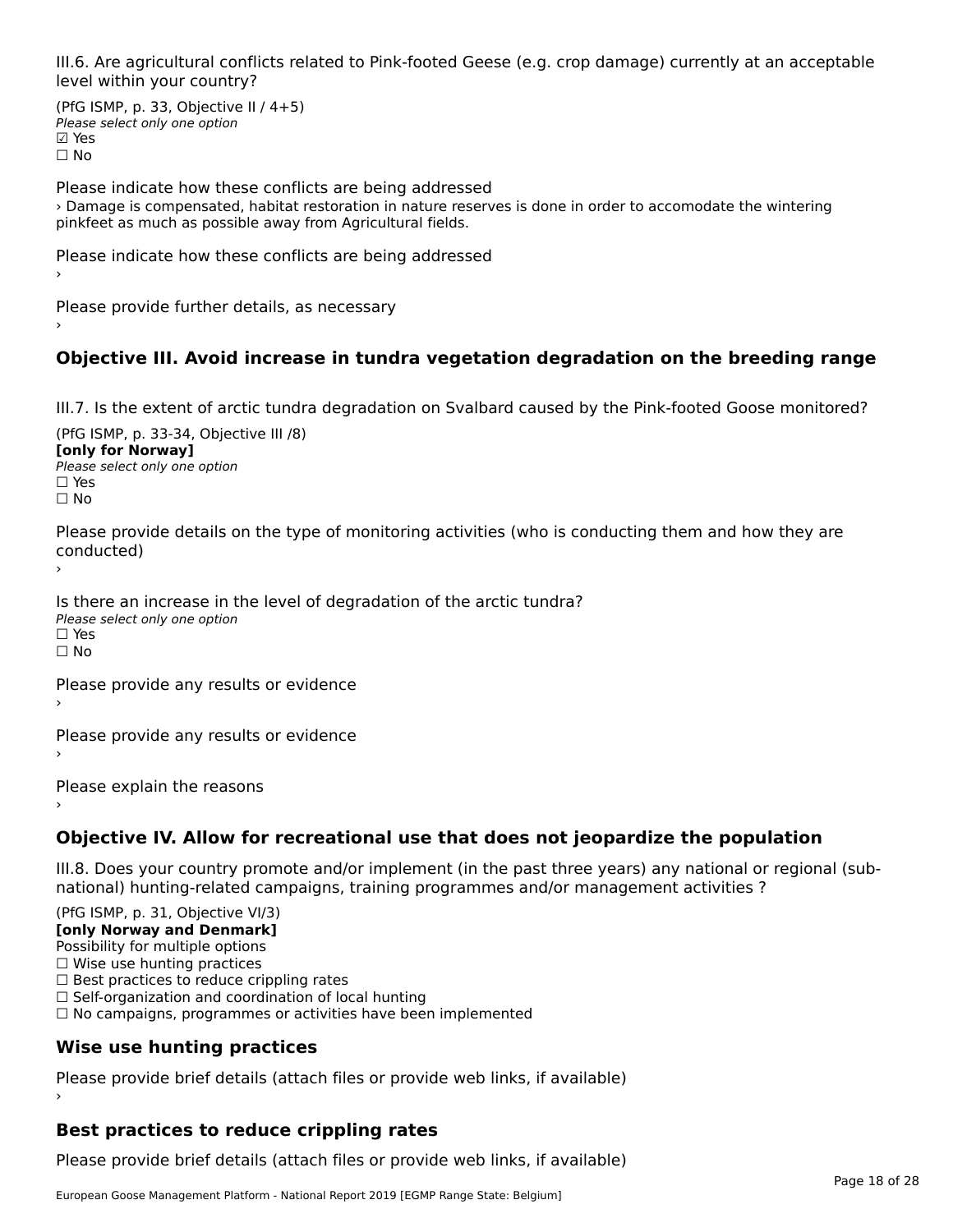# **Self-organization and coordination of local hunting**

Please provide brief details (attach files or provide web links, if available)

Please explain the reasons

›

 $\,$ 

#### **Optionally, please provide any other information related to the implementation of the PfG ISMP**

Please provide further information here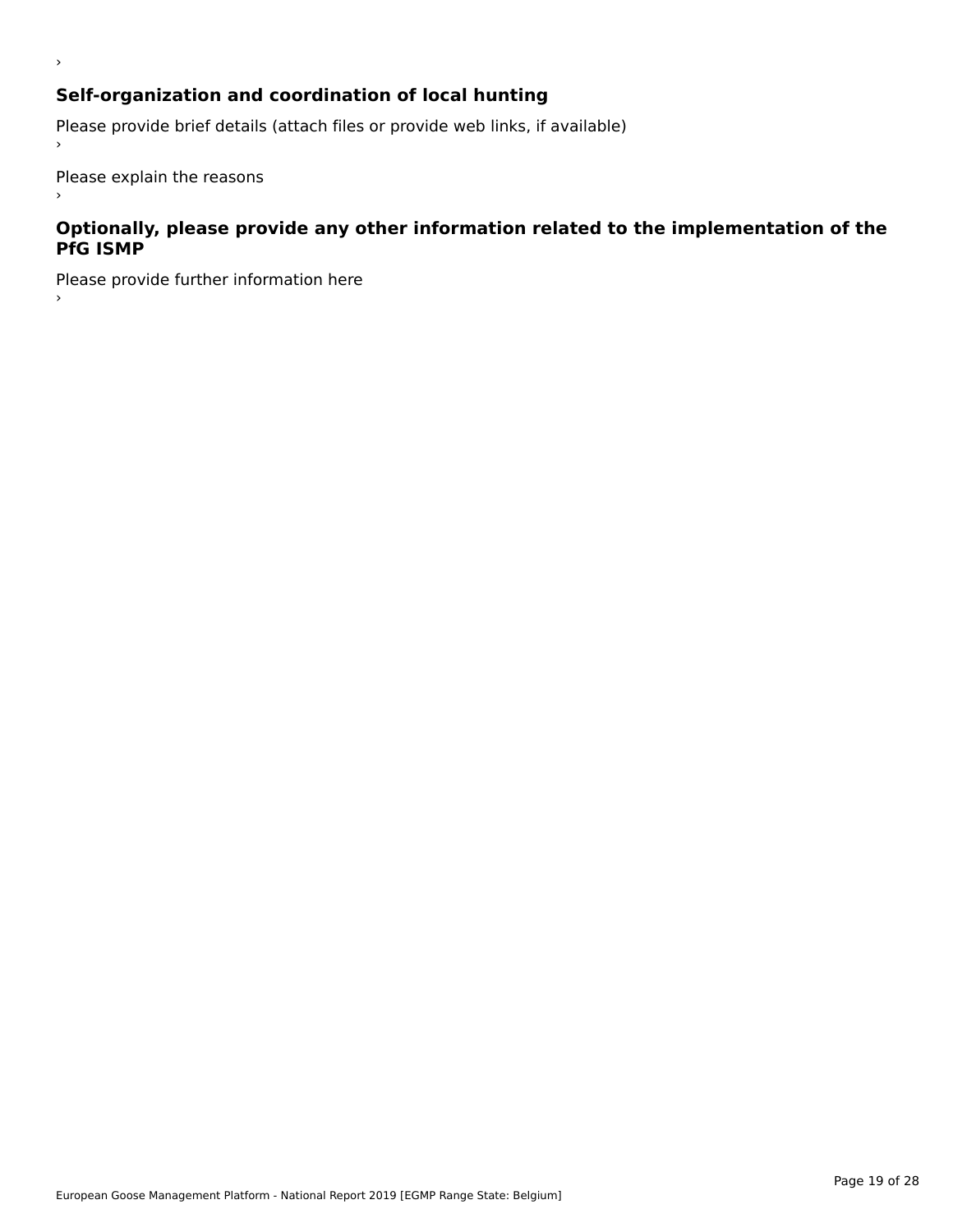#### **IV. Sub-section A: Taiga Bean Goose International Single Species Action Plan (TBG ISSAP) - Eastern 1 Management UnitAction Plan (TBG ISSAP) - Eastern 1 Management Unit**

Participating Range States**: Belarus, Estonia, Germany, Latvia, Ukraine** 

#### **Objective 1. Increase survival rate of adults**

### **Result 1.1 Legal harvest does not jeopardize an increase of adult survival rates**

IV.1. Has your country developed and adopted legislation for the closure of hunting of TBG to allow for TBG IV.1. Thas your country developed and add<br>to pass before goose hunting is opened?

(activity 1.1.1.1 Workplan for the implementation of non-AHM related actions (2018-2020) agreed at the 3rd EGM IWG meeting in Leeuwarden, the Netherlands in June 2018) **[all Participating Range States]**

#### [all Participating Range States]

Please select only one option ☐ Yes, developed and adopted

☐ Yes, developed but not adopted

 $\Box$  ies, developed but not adopted

Please describe what legislation has been developed

Please indicate when it was adopted

Please indicate how the legislation is enforced

Please describe what legislation has been developed

Please indicate the timeframe when the legislation is expected to be adopted

Please explain the reasons

#### **IV.2. Please indicate how you are improving the knowledge of the occurrence of TBG on sub-species level in your country**on sub-species level in your country

on sub-species fever in your country<br>(activity 1.1.1.2 Workplan for the implementation of non-AHM related actions (2018-2020) agreed at the **Brd EGM IWG meeting in Leeuwarden, the Netherlands in June 2018)** 

#### [all Participating Range States]

IV.2.1. Ensuring national monitoring at all known key sites <del>■ Western Chroning</del> Hational<br>Please select only one option  $\square$  Yes ☐ No

Please describe the activities undertaken

Please list the key sites where monitoring activities are being undertaken

Please provide relevant documents or weblinks

Please explain the reasons

›

IV.2.2. Providing identification training to people carrying out the monitoring activities <del>■ Western Fortung</del> Recrement<br>Please select only one option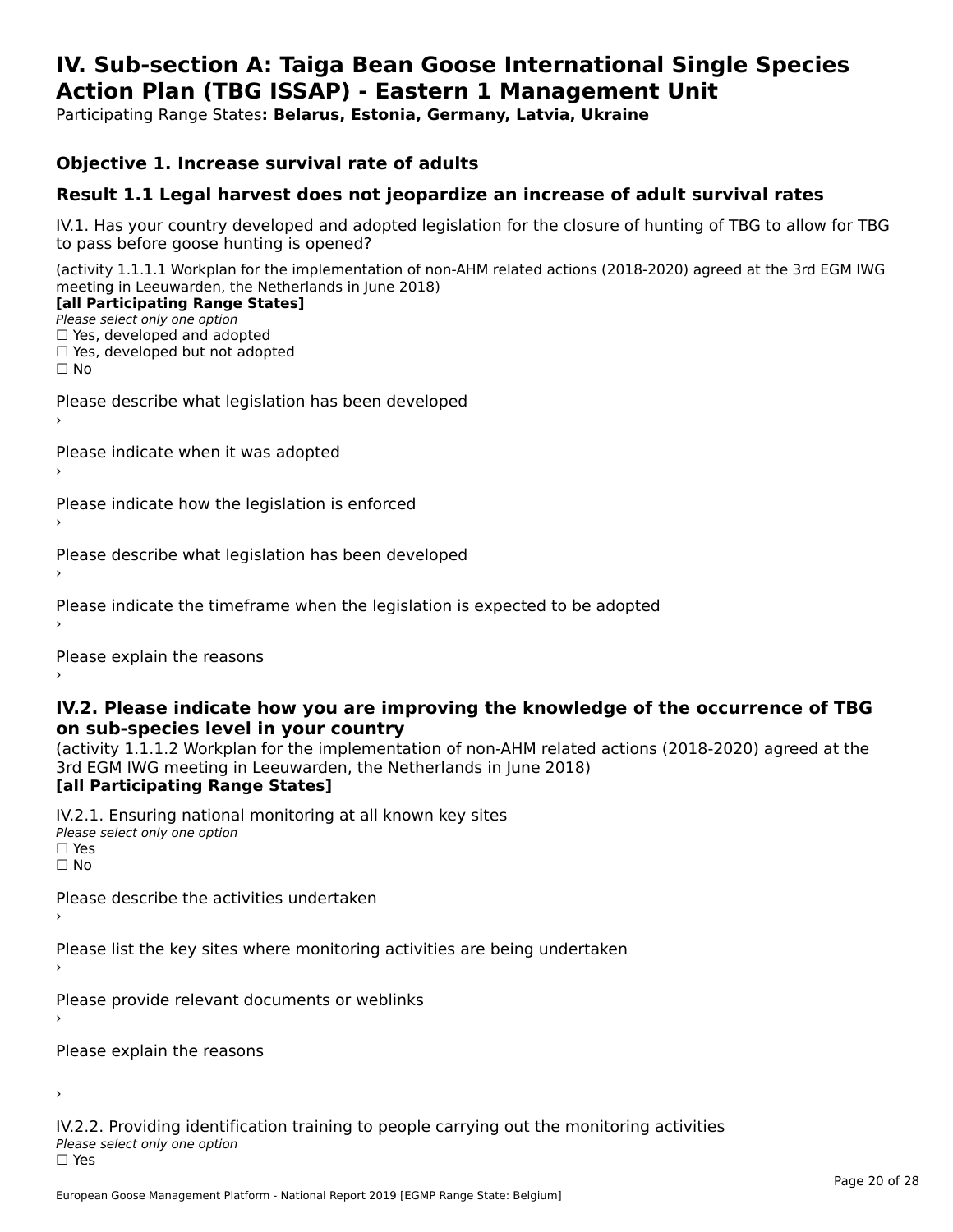```
☐ No
```

```
Please describe the activities undertaken›Please provide relevant identification materials or weblinks, if available
Please explain the reasons
IV.2.3. Providing equipment to people carrying out the monitoring activities
Please select only one option
☐ Yes□ Yes<br>□ No
Please describe the activities undertaken›Please provide relevant documents or weblinks
Please explain the reasons
IV.2.4. Carrying out a satellite/GPS tagging project on TBG in the wintering/staging areas
<del>∩</del><br>Please select only one option
□ Yes<br>□ No
Please describe the activities undertaken›Please provide relevant documents or weblinks
Please explain the reasons
IV.2.5. Any other relevant activities
Please select only one option
☐ Yes□ Yes<br>□ No
Please describe the activities undertaken›Please provide relevant documents or weblinks
Result 1.2 Illegal harvest is reduced to non-significant levels
```
IV.3. Does your country implement an awareness-raising campaign for hunters to complement necessary rv.5. Does your court<br>legislation changes?

(activity 1.2.2.1 Workplan for the implementation of non-AHM related actions (2018-2020) agreed at the 3rd EGM IWG meeting in Leeuwarden, the Netherlands in June 2018)

#### **[Only for Belarus and Ukraine]**

Please select only one option

riease select only one option<br>□ Yes, an awareness-raising campaign is being implemented

□ No, but an awareness-raising campaign is under development<br>□ N。

Please indicate who is involved in the implementation (e.g. national NGOs, research institutes, etc.)

Please provide brief details about the activities that are being implemented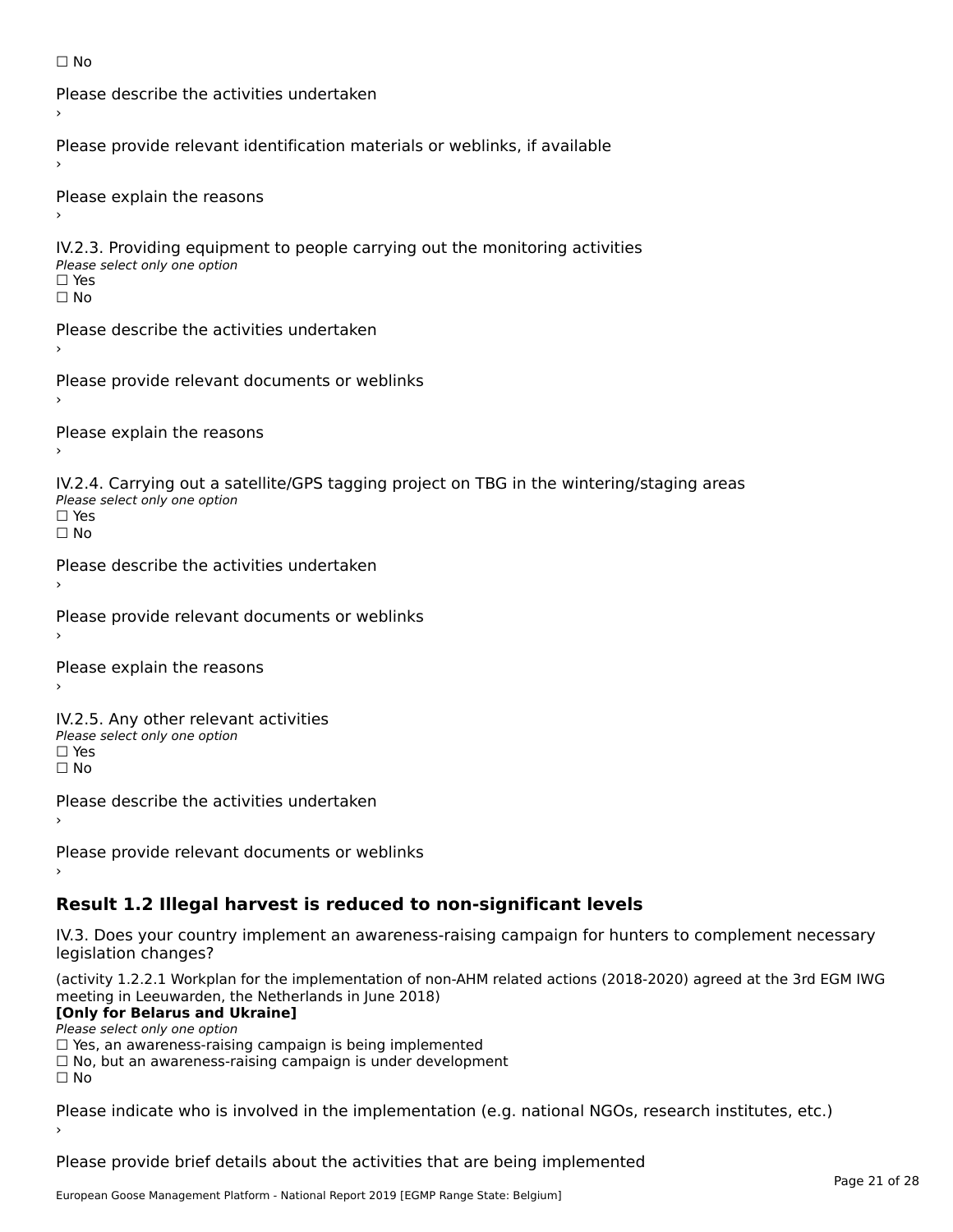Please provide a weblink or upload more information on the campaign Does the campaign include guidance on identification of grey geese? **DOCS** the campaign mer □ Yes<br>□ No Please upload identification guides and provide weblinks Please provide further information, if available Please explain the reasons Please indicate who is in charge of developing the campaigns Please provide information on when the development is expected to be finalized Please indicate when the implementation of the campaign is envisaged to start Please provide reasons why an awareness-raising campaign is not in place IV.4. Has special publication on the occurrence of the Taiga Bean Goose been produced and disseminated? (activity 1.2.2.2 Workplan for the implementation of non-AHM related actions (2018-2020) agreed at the 3rd EGM IWG **[Only for Ukraine] □ Yes produced and disseminated**<br>Please select only one option  $\Box$  ies produced and disseminated  $\Box$  ies, currently being produced Please provide details on dissemination, upload publication or provide weblink Please provide details on the timeframe Please indicate who is in charge of producing the publication Please provide details on the dissemination plans Please explain the reasons **Other objectives and results as decided by the EGM IWG Reducing Taiga Bean Goose crippling** IV.5. Have you undertaken any activities to reduce TBG crippling rates? (activity agreed at the 1st EGM IWG meeting in Kristianstad, Sweden in December 2016)

#### **[all Participating Range States]**[all Participating Range States]

**Law Tarticipating Range**<br>Please select only one option

□ Yes<br>□ No

›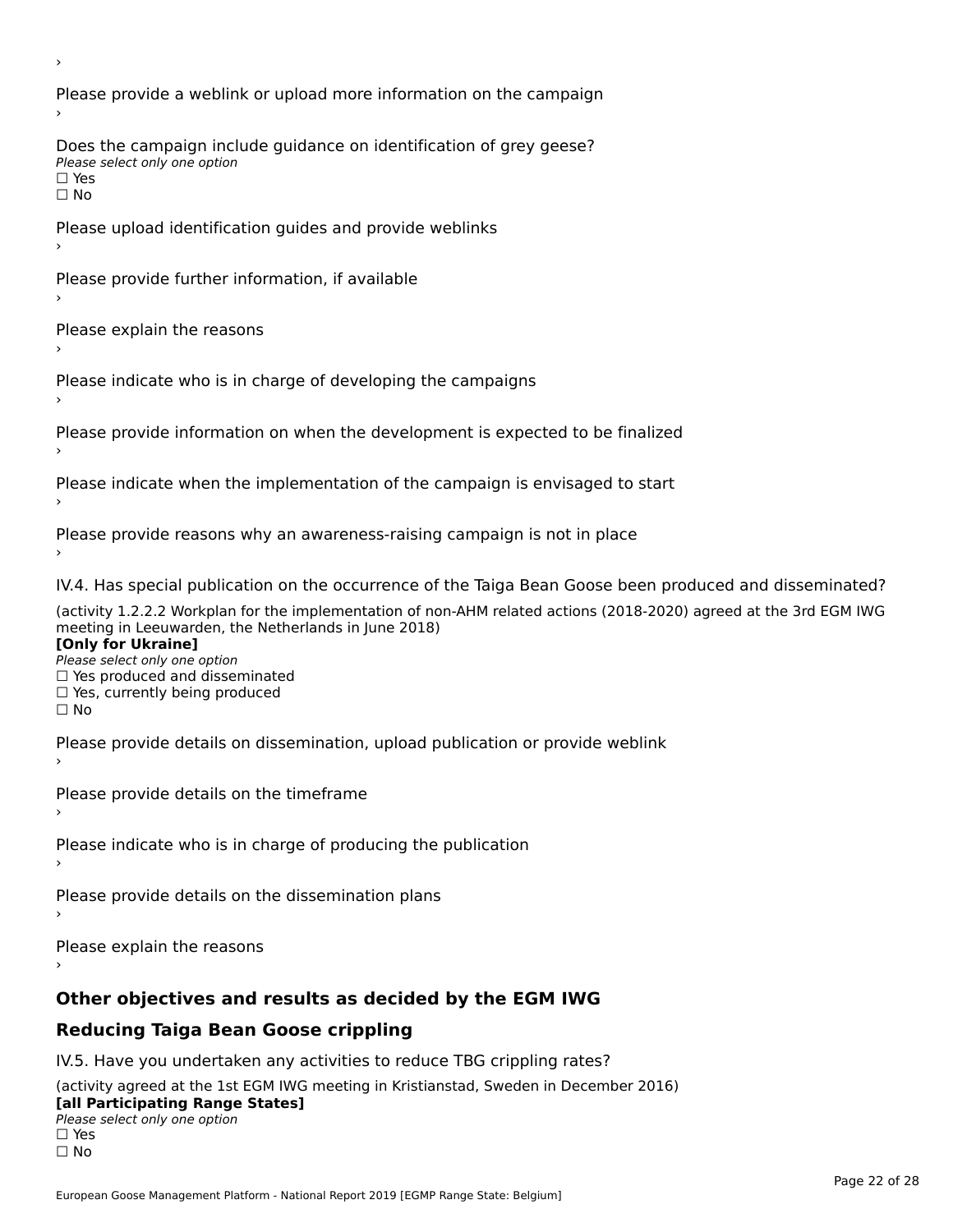☐ Not applicable

```
Please provide details on the activities
```
Please explain the reasons

Please explain the reasons

### **Raising identification skills and awareness amongst hunters**

IV.6. Have training programmes to develop identification skills amongst hunters been organized by national rv.o. riave training pro<br>hunting associations?

(activity agreed at the 1st EGM IWG meeting in Kristianstad, Sweden in December 2016) **[all Participating Range States]**[all Participating Range States] **Lan Tarticipating Range**<br>Please select only one option ☐ Yes☐ No□ Not applicable

Please provide more information on the training programmes

Have the training programmes been developed in cooperation with BirdLife partners and other conservation NGOs?Please select only one option☐ Yes☐ No

```
Please provide a list of cooperating partners
```
Please provide more information of detailed activities with partners

Please upload any relevant materials

Please provide weblinks

Please explain the reasons

Please explain the reasons›

Please explain the reasons

#### **Optionally, please provide any other information related to the implementation of the TBG ISSAPTBG ISSAP**

Please provide information here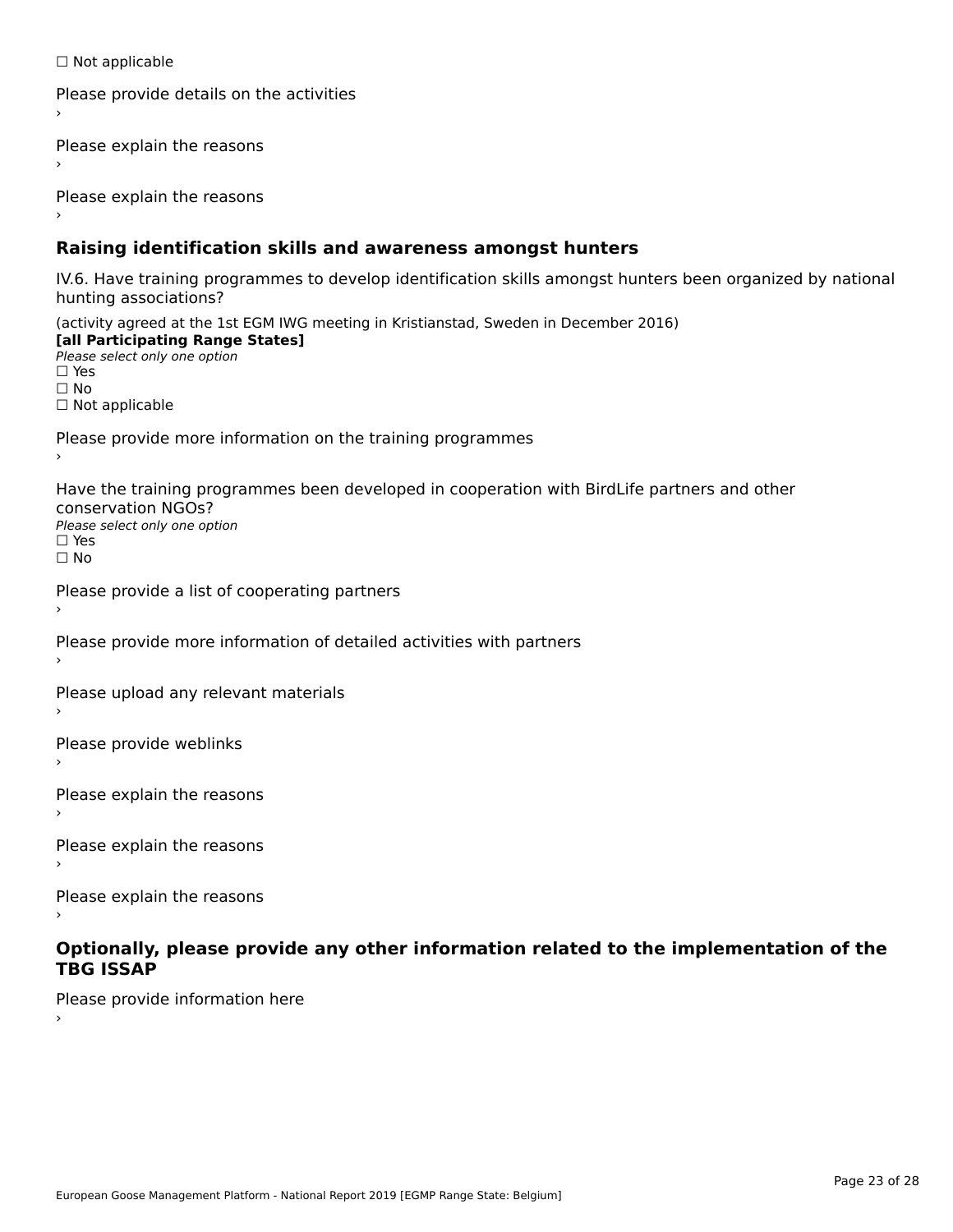# **V. Sub-section B: Taiga Bean Goose International Single SpeciesAction Plan (TBG ISSAP) - Western and Central Management Units**

Participating Range States: **Denmark**, **Finland**, **Norway, Sweden**, **UK**

# **Objective 1 Increase survival rate of adults**

### **Result 1.2 Illegal harvest is reduced to non-significant levels**

V.1. Is TBG shooting investigated in north-east Jutland and Zealand?

(activity 1.2.2.1 Workplan for the implementation of non-AHM related actions (2018-2020) agreed at the 3rd EGM IWG meeting in Leeuwarden, the Netherlands in June 2018) **[Only for Denmark] LOTTLY TOT DETITIONS**<br>Please select only one option

*riease*<br>□ Yes<br>□ No

Please indicate what activities have been undertaken›

Please provide results, relevant publications and weblinks ›

Please explain the reasons

#### **Result 1.3: Impact of huntable native predators in breeding and moulting areas is reduced**

V.2. Are annual campaigns undertaken amongst hunters in the breeding areas to strengthen fox v.z. Are annual campaigns und<br>management in your country?

(activity 1.3.1.1 Biannual Taiga Bean Goose implementation plan agreed at the 1st EGM IWG meeting in Kristianstad, Sweden in December 2016)

**[Only for Finland]** Please select only one optionriease<br>□ Yes ים וכ<br>⊡ No

Please list the areas where the campaigns are being undertaken

Please list the hunting associations involved

Please provide any other relevant details and weblinks ›

Please explain the reasons›

V.3. Has fox management in northernmost Finland been further strengthened by the Finnish Wildlife v.5. Has fox management in northernmost F<br>Agency and the Forestry and Parks Service?

(activity 1.3.1.2 Biannual Taiga Bean Goose implementation plan agreed at the 1st EGM IWG meeting in Kristianstad, Sweden in December 2016) Sweden in December 2016)

[Only for Finland]

**Please select only one option** □ Yes<br>□ No

Please explain what activities have taken place

Please provide results, relevant publications and weblinks ›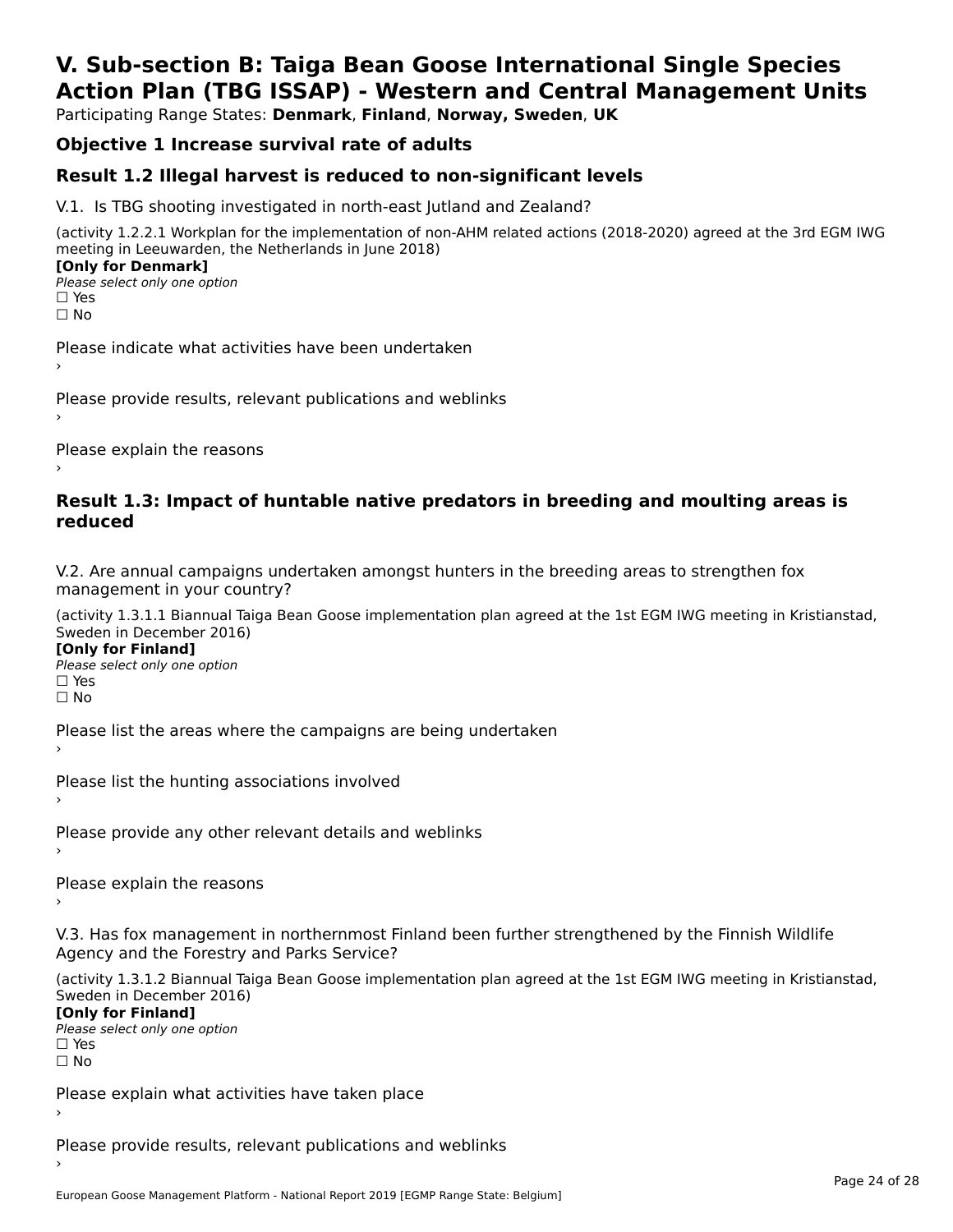# **Result 1.4: Impact of alien predators in breeding and moulting areas is reduced**

V.4. Does your country implement programmes for the eradication of the raccoon dog?

(activity 1.4.1.1 Workplan for the implementation of non-AHM related actions (2018-2020) agreed at the 3rd EGM IWG meeting in Leeuwarden, the Netherlands in June 2018) **[Only for Finland and Sweden]**

**Please select only one option** 

□ Yes<br>□ No

Please provide details about the eradication programme(s) (scope, implementing entities, etc.)

Please provide details on the effectiveness of the programmes

Please provide an update on the current status of the raccoon dog

Please explain the reasons

### **Objective 2. Increase reproductive rates**

#### **Result 2.2: Intraspecific competition in spring staging areas is reduced**

V.5. Please provide updates on the implementation of the "fields for geese" programme

(activity 2.2.1.1 Workplan for the implementation of non-AHM related actions (2018-2020) agreed at the 3rd EGM IWG meeting in Leeuwarden, the Netherlands in June 2018) Loury for Swedent

V.6. Please provide information on the continuation and implementation of the "unharvested-fields-forbirds" programme (within the Common Agricultural Policy)birds" programme (within the Common Agricultural Policy)

(activity 2.2.1.2 and 2.2.1.3) **[Only for Finland]** ›

#### **Objective 3. Stop ongoing loss, fragmentation and degradation of habitats, and restore lost, fragmented and degraded habitats**

#### **Result 3.1: Impact of forestry works is reduced**

V.7. Have working models been developed for wildlife-friendly forest management?

(activity 3.1.1.1 Workplan for the implementation of non-AHM related actions (2018-2020) agreed at the 3rd EGM IWG meeting in Leeuwarden, the Netherlands in June 2018)

#### **[Only for Finland]**

**Please select only one option** □ Yes<br>□ No

Please provide details on the working models developed

Are these models being implemented? ∩ne enese moders being<br>Please select only one option □ Yes<br>□ No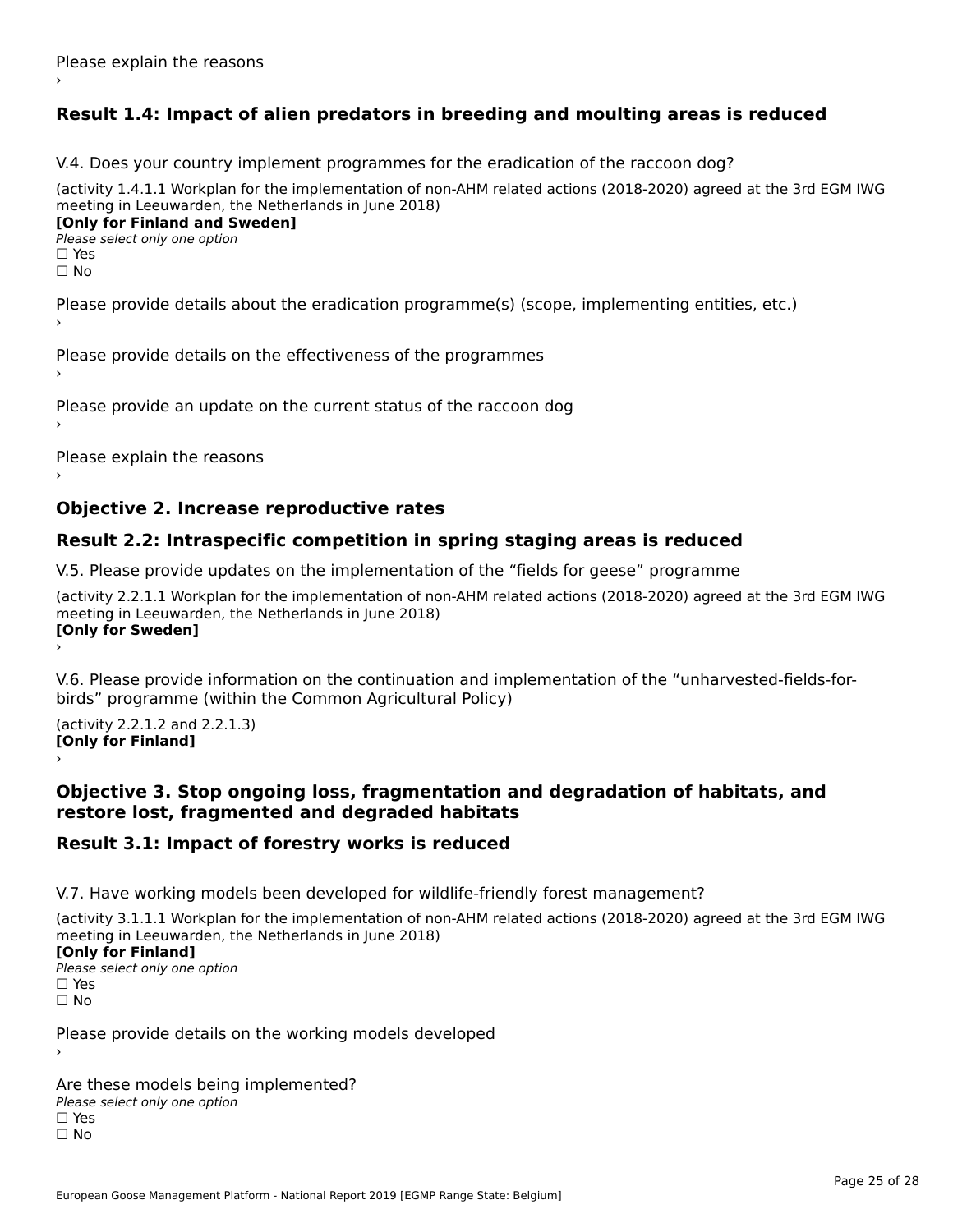Please provide more information on the progress Have these models been promoted to reach forest owners? ∩ave these models bee<br>Please select only one option □ Yes<br>□ No Please provide more information Please explain the reasons ›Have these models been promoted to reach forest corporations? ∩ave these models bee<br>Please select only one option □ Yes<br>□ No Please provide more information Please explain the reasons ›Please explain the reasons›Please explain the reasons›

V.8. Please indicate the implementation progress to reach the annual goals for mire restoration

(activity 3.1.2.1 Workplan for the implementation of non-AHM related actions (2018-2020) agreed at the 3rd EGM IWG meeting in Leeuwarden, the Netherlands in June 2018) **[all Participating Range States]** ›

**Result 3.3: Breeding, staging and wintering habitats are not further lost due to oil and gas or renewable energy developments**gas or renewable energy developments

V.9. Are you monitoring the collision risk posed by renewable energy developments to TBG close to the Special Protection Areas, identified as their important wintering sites?

(activity 3.3.1.1 Workplan for the implementation of non-AHM related actions (2018-2020) agreed at the 3rd EGM IWG meeting in Leeuwarden, the Netherlands in June 2018) **[only for Denmark and other Range States as applicable]**

```
Please select only one option
□ Yes<br>□ No
```
Please provide information on the relevant actions that have been undertaken ›

Please provide any results, if available

Please explain the reasons

# **Result 3.4: Impact of agriculture on natural Taiga Bean Goose habitats is minimized**

V.10. Has the area of managed coastal grasslands under the Common Agricultural Policy (CAP) increased in

(activity 3.4.1.1 Workplan for the implementation of non-AHM related actions (2018-2020) agreed at the 3rd EGM IWG meeting in Leeuwarden, the Netherlands in June 2018) **[only for Finland]**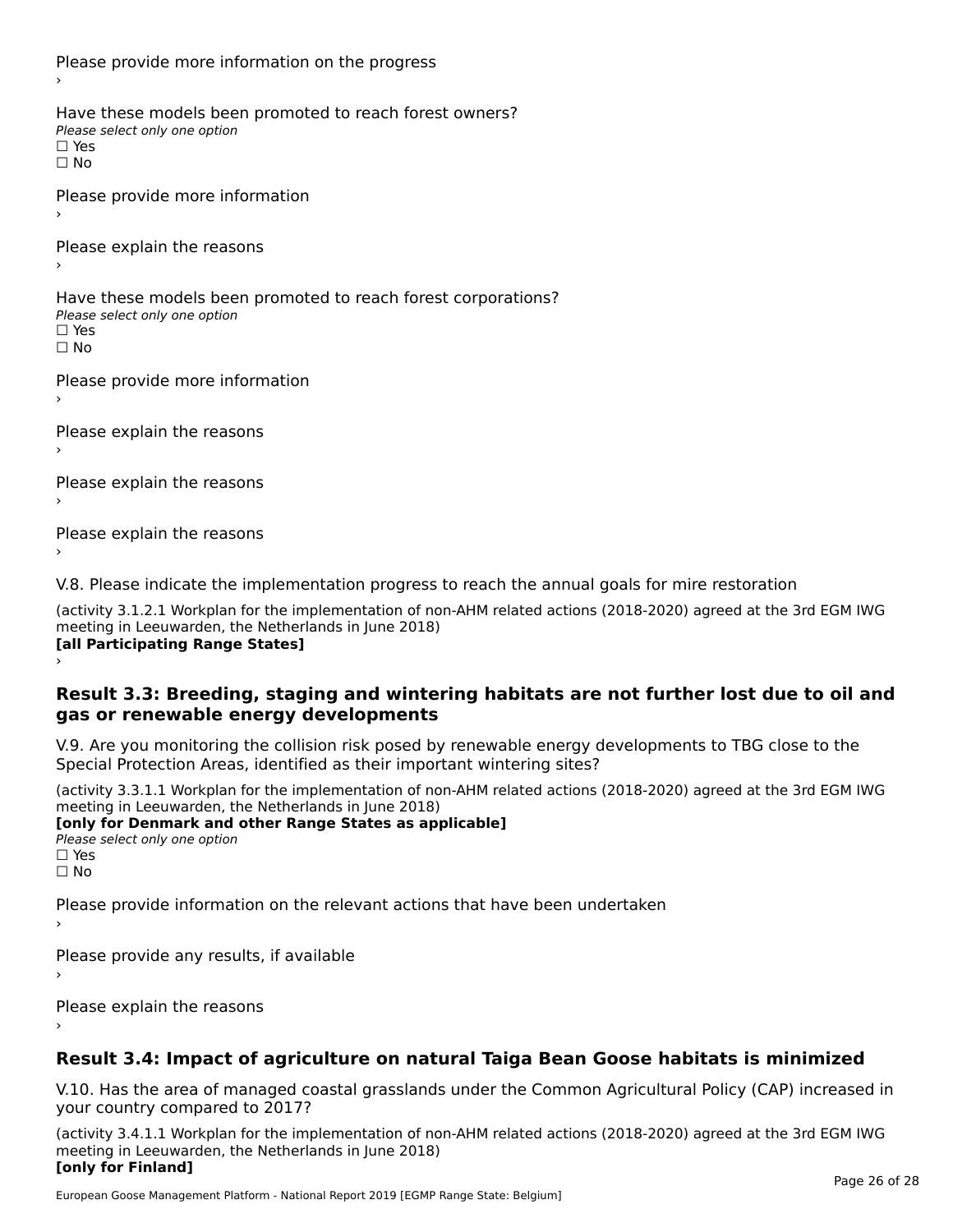Please select only one option □ Yes<br>□ No

Please indicate the size of the total area›

Please indicate the additional area managed since the beginning of 2017

Please describe the activities undertaken on grassland management

Please upload relevant documentation and provide weblinks

Please explain the reasons

### **Other objectives and results as decided by the EGM IWG**

#### **Review factors possibly contributing to rapid declines in eastern England and implement appropriate management responses**implement appropriate management responses

V.11. Have possible factors causing population declines in eastern England been reviewed?

(activity 3.4.2. Workplan for the implementation of non-AHM related actions (2018-2020) agreed at the 3rd EGM IWG meeting in Leeuwarden, the Netherlands in June 2018)<br>**[only for UK]** 

**∐omy for OR**<br>Please select only one option □ Yes<br>□ No

Please describe those factors and provide further information as available

Are appropriate management responses to these factors being implemented? Please select only one option ים<br>⊡ No

Please provide information on the activities implemented

Please provide information about the main achievements and results›

Please explain the reasons

Please explain the reasons

**Reducing Taiga Bean Goose crippling**

V.12. Have you undertaken any activities in the past three years to reduce TBG crippling rates?

(activity agreed at the 1st EGM IWG meeting in Kristianstad, Sweden in December 2016) **[all Participating Range States]**

[all Participating Range States] Please select only one option☐ Yesים<br>⊡ No □ Not applicable

Please provide details on the activities